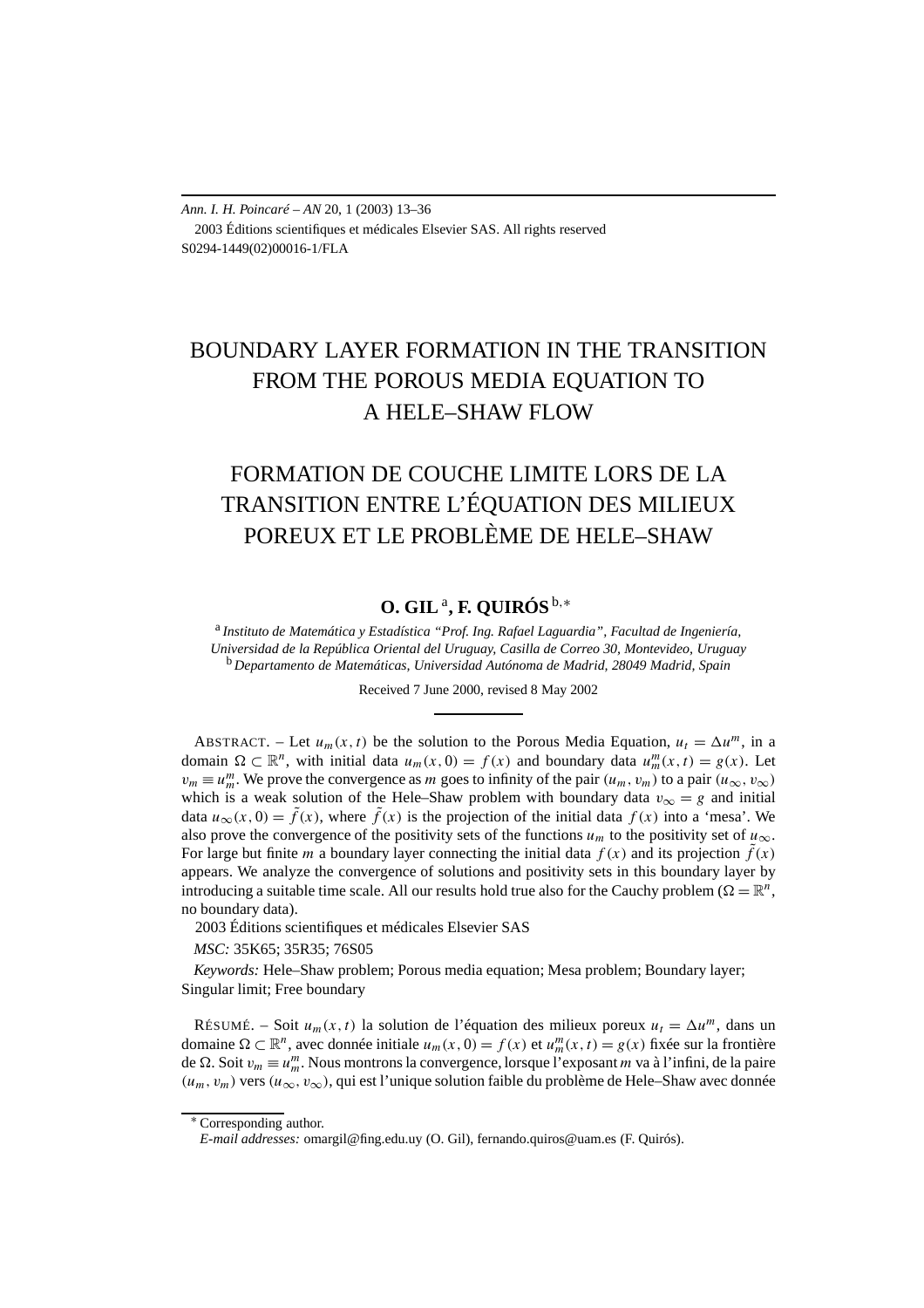$v_{\infty} = g$  au bord de  $\Omega$ , et donnée initiale  $u_{\infty}(x, 0) = \tilde{f}(x)$ ,  $\tilde{f}(x)$  étant la projection de  $f(x)$  sur une 'mesa'. Nous prouvons aussi la convergence des ensembles de positivité des functions *um* vers celui de *u*∞. Pour *m* grand, mais fini, une couche limite apparaît, faisant la connexion entre la donnée initiale  $f(x)$  et sa projection  $\tilde{f}(x)$ . Nous étudions la convergence des solutions et des ensembles de positivité dans cette couche limite, introduisant une échelle de temps convenable. Les résultats de ce papier contiennent également le cas du problème de Cauchy pour l'équation des milieux poreux ( $\Omega = \mathbb{R}^n$ , aucune donnée n'est fixée sur la frontière de  $\Omega$ ). 2003 Éditions scientifiques et médicales Elsevier SAS

#### **1. Introduction and results**

We consider the behaviour of non-negative solutions  $u_m(x, t)$  to the Porous Media Equation (PME for short)

$$
u_t = \Delta u^m, \quad (x, t) \in \Omega \times \mathbb{R}^+, \tag{1.1}
$$

as *m* goes to infinity. The spatial domain  $\Omega$  is an open subset of  $\mathbb{R}^n$ . We prescribe initial data

$$
u(x,0) = f(x) \geqslant 0, \quad x \in \Omega,
$$
\n
$$
(1.2)
$$

independent of  $m$ , where  $f$  is measurable, bounded and compactly supported. If the boundary  $\partial \Omega$  of  $\Omega$  is non-empty, we assume that it is a smooth and bounded hypersurface in  $\mathbb{R}^n$  and prescribe boundary data

$$
u^{m}(x,t) = g(x) \geqslant 0, \quad (x,t) \in \partial\Omega \times \mathbb{R}^{+}, \tag{1.3}
$$

which will also be taken independent of *m*. We will take *g* as the trace of a function in  $W^{1,2}(\Omega) \cap L^{\infty}(\Omega)$ . Observe that we are not asking  $\Omega$  to be bounded. Thus, we cover both the case of bounded domains and of exterior domains.

For  $m > 1$  the PME is a degenerate equation having the finite speed of propagation property, that is, if *f* is compactly supported, the same is true for  $u_m(\cdot, t)$  for all  $t > 0$ , and the positivity sets  $\{u_m(\cdot, t) > 0\}$  are bounded for all  $t > 0$ .

The aim of this paper is twofold: (i) To study the limit  $m \to \infty$  for nontrivial boundary data, *g*  $\neq$  0, with inconsistent (see below) initial data,  $|| f ||_{\infty} > 1$ , an interesting case not previously considered in the literature, and (ii) To study the behaviour as  $m \to \infty$  of the posivity sets  $\{u_m(\cdot,t) > 0\}$ . The convergence of the positivity sets as  $m \to \infty$  has not been studied before, not even for the Cauchy problem, a case which is also covered here.

Eq. (1.1) with  $m > 1$  is used to describe the infiltration of fluids in porous media. In this model the function *u* stands for the *density* of the fluid. Thus, the positivity set  ${u<sub>m</sub>(·, t) > 0}$  is the region occupied by the fluid at time *t*. The evolution of the flow is controlled by the *pressure*,

$$
p = \frac{m}{m-1}u^{m-1}.
$$

Indeed, the velocity of the fluid  $\vec{v}$  satisfies Darcy's law

$$
\vec{v}=-\nabla p,
$$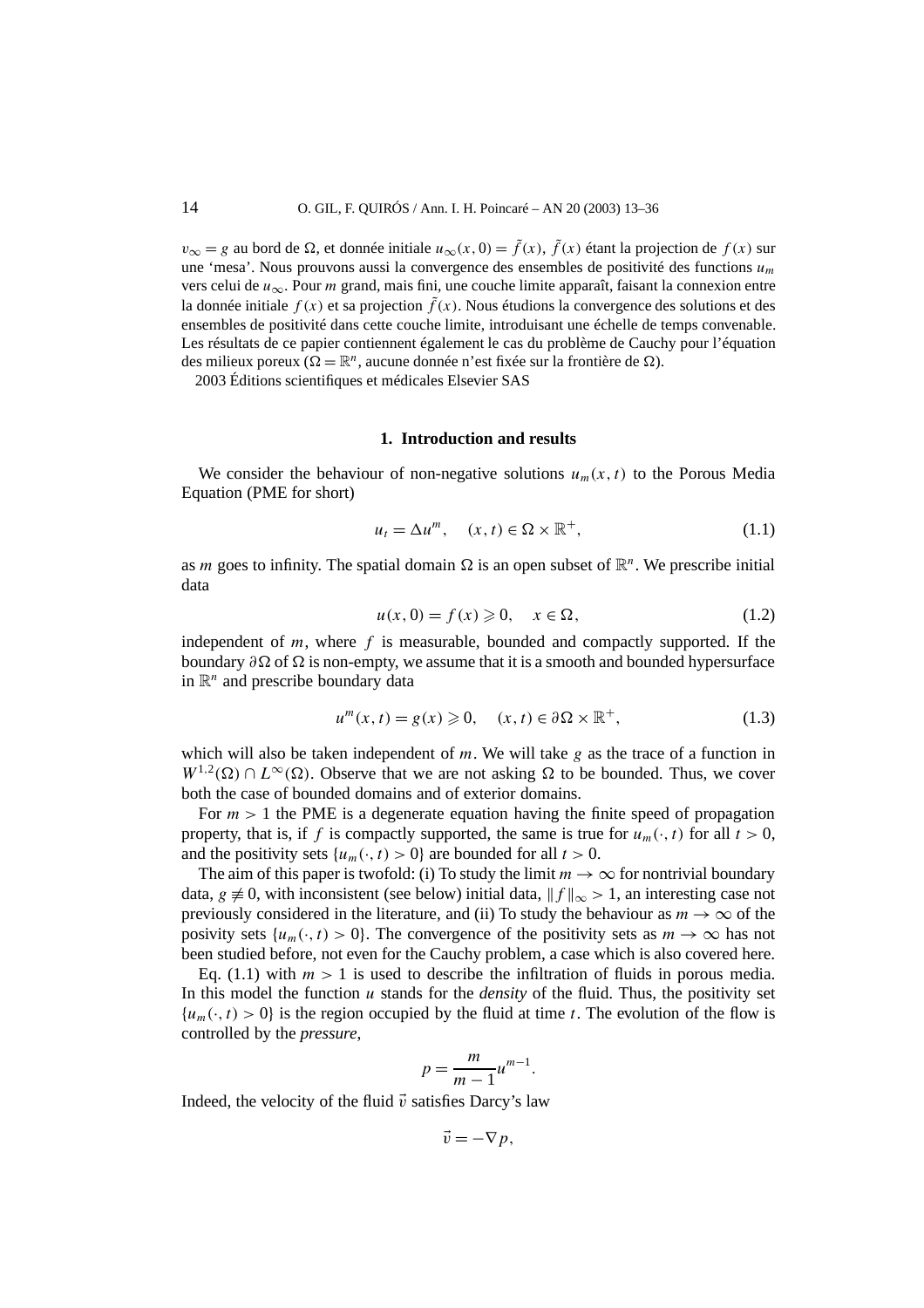and the positivity sets  $\{u_m(\cdot,t) > 0\}$  evolve accordingly. It is easy to check that the pressure satisfies

$$
p_t = (m-1)p\Delta p + |\nabla p|^2.
$$
 (1.4)

Formally Darcy's law is valid in the limit  $m \to \infty$ . Hence we expect that the pressure *p* will play an important role when describing the behaviour of solutions and positivity sets for large values of *m*. Observe that for such large values we have  $p \sim u^m$ . Thus, (1.3) basically means that we are imposing the pressure at the boundary, something that seems rather sensible from the physical point of view.

Keeping the above remarks in mind, we introduce the *generalized pressure*

$$
v=u^m.
$$

This will simplify the formulas, while keeping the physical meaning. Let us also mention that *v* is the natural variable to prescribe the boundary data *g*.

With this new variable *v* our initial and boundary value problem reads

$$
\begin{cases} u_t = \Delta v, & v = u^m, \\ v = g, & x \in \partial \Omega, \\ u(x, 0) = f(x), & x \in \Omega. \end{cases}
$$

Observe that the dependence on *m* appears now only in the law relating the variables *u* and *v*,

$$
v = \phi_m(u), \qquad \phi_m(u) = u^m.
$$

Formally, if we let  $m \to \infty$  we get

$$
\begin{cases}\n u_t = \Delta v, & v \in \phi_{\infty}(u), \\
v = g, & x \in \partial \Omega, \\
u(x, 0) = f(x), & x \in \Omega,\n\end{cases}
$$
\n(1.5)

where  $\phi_{\infty}(u)$  is the monotone graph

$$
\phi_{\infty}(u) = \begin{cases} 0, & 0 < u < 1, \\ [0, \infty), & u = 1, \\ \emptyset, & u > 1. \end{cases}
$$
 (1.6)

Problem (1.5)–(1.6) is known as the Hele–Shaw problem [10,15]. In the case  $n = 2$  this problem is a two-dimensional mathematical model describing the movement of a viscous incompressible fluid confined in a narrow cell between two parallel plates, [12,22].

A different approach to have a picture of this limit consists of writing Eq. (1.1) in the form

$$
u_t = \nabla \cdot (D(u)\nabla u), \quad D(u) = mu^{m-1}.
$$

In the limit  $m \to \infty$  the diffusivity  $D(u)$  becomes infinite above the level  $u = 1$  and zero below it. This produces the instantaneous collapse of any piece of the solution lying above  $u = 1$  and tends to preclude any evolution below this level. Thus, in the absence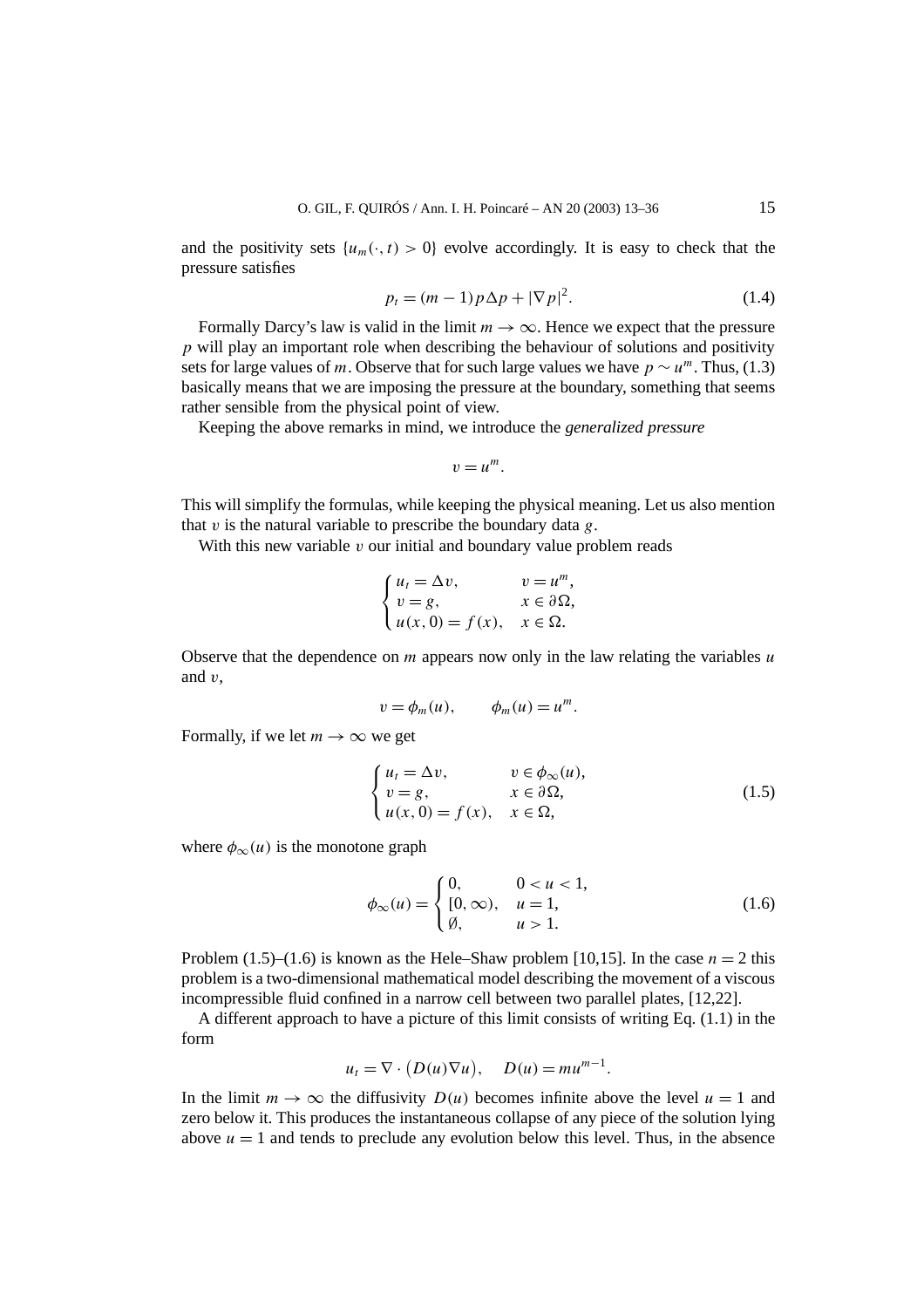of a boundary or if the boundary data are trivial, there is no evolution, as *v* becomes zero instantaneously. However, as we shall see, the presence of non-vanishing boundary data keeps *v* away from being zero, forcing a non-stationary Hele–Shaw flow.

To put things into perspective we will briefly summarize the results already known for the problem. Let us start with the Cauchy problem (1.1)–(1.2),  $\Omega = \mathbb{R}^n$ . In this case  $\partial \Omega = \emptyset$ , and no boundary data are needed. If *f* is in the domain of  $\phi_{\infty}$ , i.e., if  $|| f ||_{\infty} \leq 1$ , then, by a general stability result the solutions  $u_m$  converge to the solution  $u_{\infty}$  of

$$
\begin{cases} u_t = \Delta v, & v \in \phi_\infty(u), \\ u(x, 0) = f(x), & x \in \Omega, \end{cases}
$$

see [3]. As in this case there are no boundary data, the limiting function  $u_{\infty}$  is stationary. In fact  $u_{\infty}(x, t) = f(x)$  for all  $t > 0$ .

The convergence result holds true for any sequence of constitutive functions  $\phi_m(u)$ such that  $\lim \phi_m = \phi_\infty$ . An important example is the Stefan problem

$$
\phi_m(u) = m(u-1)_+.
$$

In this case *u* stands for the enthalpy and  $v = \phi_m(u)$  represents the temperature. The specific heat is given by  $c = 1/m$ . Thus the Hele–Shaw problem can be seen as the zero specific heat limit of the Stefan problem [9,16,19,23].

On the other hand, if the set  ${f(x) > 1}$  has positive measure, the initial data are inconsistent with the limiting graph  $\phi_{\infty}(u)$ , and the limit is singular. There is still convergence to a stationary profile. However, it is not  $f(x)$ , but the result of the projection of *f* to a new function  $u_{\infty} = u_{\infty}(x)$ , such that  $0 \le u_{\infty} \le 1$ . These bounds on  $u_{\infty}$  ensure that the limit profile is compatible with the limiting graph (1.6). To be more precise, it is proved in [8] that *u* converges to  $u_{\infty}$  in  $L^{\infty}(\mathbb{R}^{n})$  in the weak star topology, with

$$
u_{\infty} = f + \Delta w_{\infty},\tag{1.7}
$$

where  $w_{\infty}$  is the solution to the complementarity problem

$$
(1 - f - \Delta w)w = 0, \qquad w \geqslant 0, \qquad 1 - f - \Delta w \geqslant 0 \tag{1.8}
$$

in  $\mathbb{R}^n$ . A proof for the cases  $n = 1$  and  $n = 2$ , with f radially symmetric, was independently given in [21]. A heuristic derivation was given in [11]. The result also holds for general nonlinearities  $\phi_m(u) \to \phi_\infty(u)$ , see [14].

For  $\Omega$  bounded there are also some results in the case of homogeneous Dirichlet boundary data,  $g \equiv 0$ . These results are given in [4] if the initial data are consistent. For inconsistent initial data we have the paper  $[2]$  where the authors prove that  $u_m$  converges to  $u_{\infty}$  as in (1.7), with *w* satisfying (1.8) in  $\Omega$  together with the boundary condition  $w = 0$  for  $x \in \partial \Omega$ . Once more, the limit profile is stationary. In that paper the authors also improve the convergence for the case of the Cauchy problem showing convergence of  $u_m(\cdot, t)$  in  $L^1(\Omega)$ , uniformly for *t* in compact subsets of  $(0, \infty)$ .

What about nontrivial boundary data? If the initial data are consistent, then it was proved in [15] that the solutions  $u_m$  converge to a solution of (1.5) with boundary data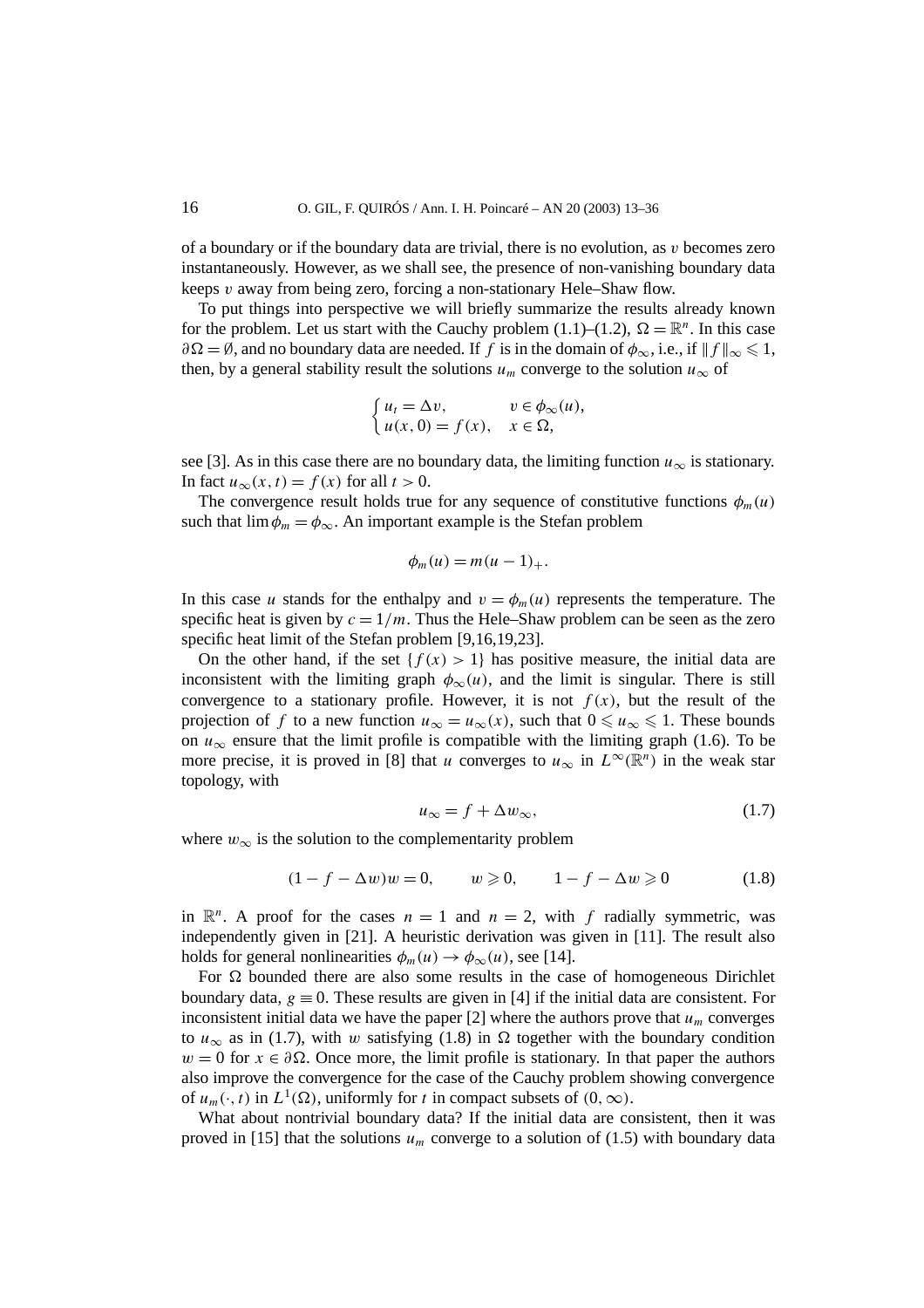$v = g$  and initial data  $u(\cdot, 0) = f$ . The limit function  $u_{\infty}(x, t)$  is no longer stationary and the estimates required for the proof become more involved.

There is still a gap in the theory: the case of nontrivial boundary data with inconsistent initial data. Our first result covers this gap for the case of stationary boundary data  $g = g(x)$ .

THEOREM 1.1. – *For f measurable, bounded and compactly supported let us consider the projection of f into a* mesa*, namely*

$$
\tilde{f}(x) = f + \Delta w,
$$

*where w satisfies the complementarity problem*

 $(1 - f - \Delta w)w = 0,$  *w* ≥ 0*,*  $1 - f - \Delta w \ge 0,$  *x* ∈ Ω, (1.9)

*and the boundary condition*

$$
w=0, \quad x\in\partial\Omega.
$$

*Let g be the trace of a function in*  $W^{1,2}(\Omega) \cap L^{\infty}(\Omega)$  *and*  $(u_{\infty}, v_{\infty})$  *be the solution of the Hele–Shaw problem* (1.5) *with initial data*  $u_{\infty}(x, 0) = \tilde{f}(x)$  *and boundary data*  $v_{\infty}(x, t) = g(x)$  *for*  $x \in \partial \Omega$ *. Then, as*  $m \to \infty$  *we have* 

$$
u_m(\cdot, t) \to u_\infty(\cdot, t) \quad \text{in } L^1(\Omega), \qquad \text{for all } t > 0,
$$
  

$$
v_m \to v_\infty \qquad \text{in } L^1(\Omega \times (T_1, T_2)), \quad \text{for all } T_2 > T_1 > 0.
$$

The limit is, also in this case, non-stationary. There is a projection of the initial data *f* to  $\tilde{f}$ , followed by an evolution according to Hele–Shaw. The boundary data produce the evolution. In fact, when the boundary data vanish the limit is stationary, and we only have the projection onto a 'mesa'. Note that the boundary data play no role in the projection of the initial data.

The non-stationary character of the limit solution introduces some technical difficulties that are not present in the case with vanishing boundary data. Indeed, for  $t = 0$  the functions  $v_m$  become enormous for *m* large. Thus, it is impossible to obtain uniform bounds down to  $t = 0$ . However, if the limit is stationary, one can avoid this problem just by studying convergence away from  $t = 0$ , say  $t = 1$ , and then transport this information to other times in a suitable way. This idea does not work in the case of a non-stationary limit, and we need to analyze first this singularity, by investigating the boundary layer that appears for very small times, in the very fast transition between the initial data *f* and its projection  $\tilde{f}$ .

Next we discuss the formation of this boundary layer. In order to be able to see the collapse of the initial data, we have to change the time scale. For the Cauchy problem,  $\Omega = \mathbb{R}^n$ , this task was performed in [13]. The authors consider the function

$$
\bar{u}_m(x,t) := u_m(x,\tau(t)), \quad \tau(t) = t^m.
$$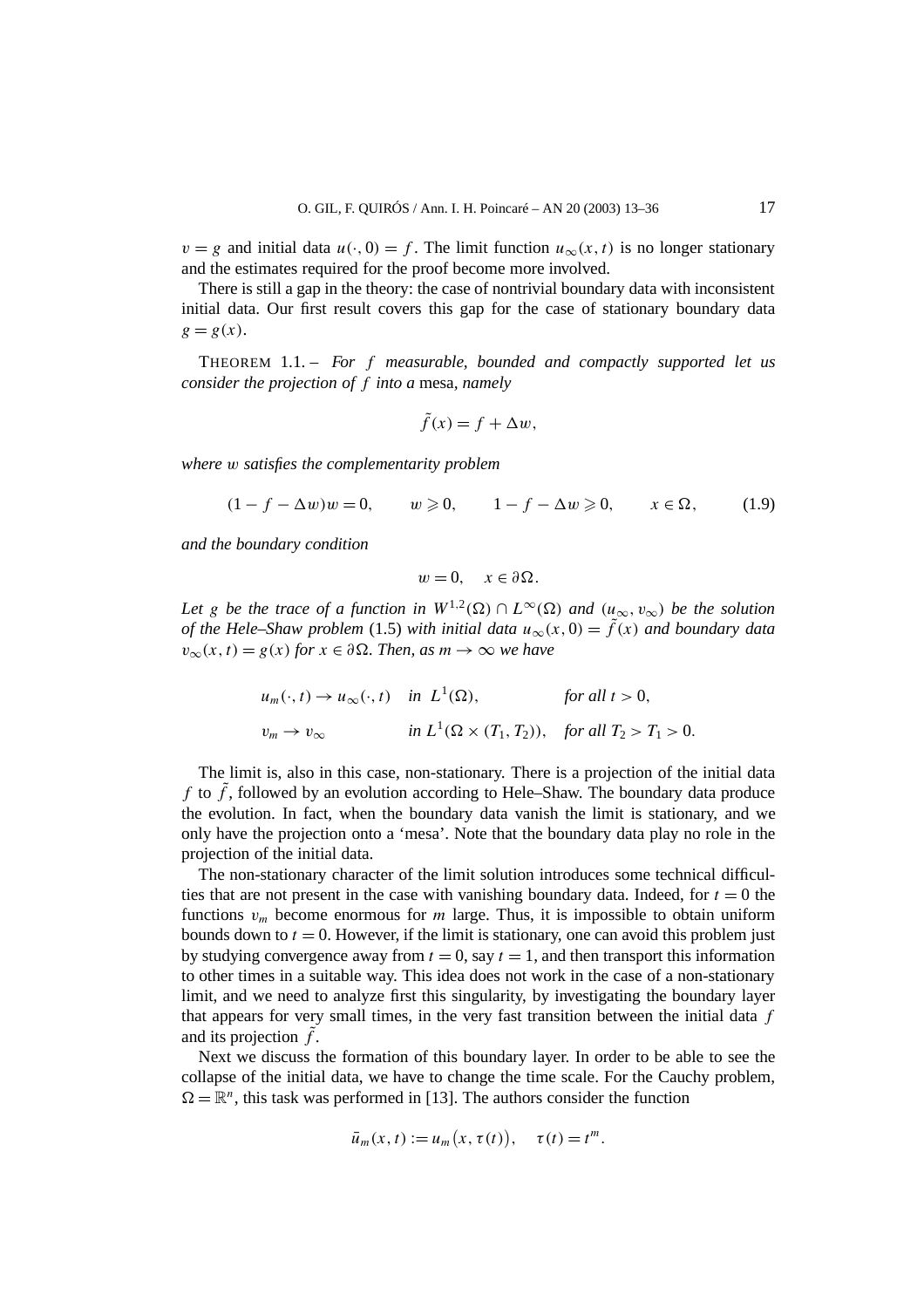The new time scale is suggested by the asymptotic behaviour of the Barenblatt solution, see formula (1.16) below. They prove that  $\bar{u}_m \to \bar{u}_\infty$  weakly star in  $L^{\infty}_{loc}(\mathbb{R}^n \times (0, \infty))$ as  $m \to \infty$ , where, for a.e. *t*,

$$
\bar{u}_{\infty}(\cdot,t) = f + \Delta \bar{w}_{\infty},
$$

 $\bar{w}_{\infty}(\cdot, t)$  being the solution of the variational inequality

$$
(1/t - f - \Delta w)w = 0, \qquad w \geq 0, \qquad 1/t - f - \Delta w \geq 0
$$

in  $\mathbb{R}^n$ . Thus, in the new time scale we have a projection into a mesa of height  $1/t$ . A similar result for general approximating nonlinearities  $\phi_m \to \phi_\infty$  is given in [14].

Our second theorem is the counterpart of the results in [13] for the case in which the boundary *∂*Ω is not empty. For *m* ∈ (1, ∞) we introduce

$$
\bar{u}_m(x,t) = u_m(x,\tau(t)), \quad \tau(t) = \frac{t^{m+1}}{m+1}.
$$
 (1.10)

THEOREM 1.2. – Let  $\bar{w}_{\infty}(\cdot,t)$  be the solution to the complementarity problem

$$
(1/t - f - \Delta w)w = 0, \qquad w \geq 0, \qquad 1/t - f - \Delta w \geq 0, \qquad x \in \Omega, \qquad (1.11)
$$

*with boundary data*

$$
w(x,t) = 0, \quad x \in \partial\Omega,
$$
\n(1.12)

*and let*

$$
\bar{u}_{\infty}(\cdot, t) = f + \Delta \bar{w}_{\infty}(\cdot, t). \tag{1.13}
$$

*Then, for all*  $0 < t \leq 1$ *,* 

$$
\bar{u}_m(\cdot,t) \to \bar{u}_\infty(\cdot,t)
$$
 in  $L^1(\Omega)$  as  $m \to \infty$ .

Note that the boundary layer connects the states  $f$  and  $\tilde{f}$ , since the final stage  $\bar{u}_{\infty}(\cdot, 1)$  is precisely the projected initial data  $\tilde{f}$ . The boundary data *g* play no role in the description of the projection, which may have been expected since  $f$  and  $\tilde{f}$  are independent of *g*.

Our proof of Theorem 1.2 also applies to the Cauchy problem. Thus we improve the result in [13], as we have better convergence.

We point out that the whole limiting evolution, i.e., the very fast projection followed by the Hele–Shaw flow, can be described in an unified way by means of a variational inequality formulation, see Section 3 for details. This formulation consists of the complementarity problem (1.9) together with the boundary condition

$$
w(x,t) = g(x)t, \quad x \in \partial \Omega.
$$
 (1.14)

The solution  $(u_{\infty}, v_{\infty})$  for the Hele–Shaw problem (1.5) can be computed from *w* through the formulas

$$
u_{\infty} = f + \Delta w, \quad v_{\infty} = w_t.
$$
 (1.15)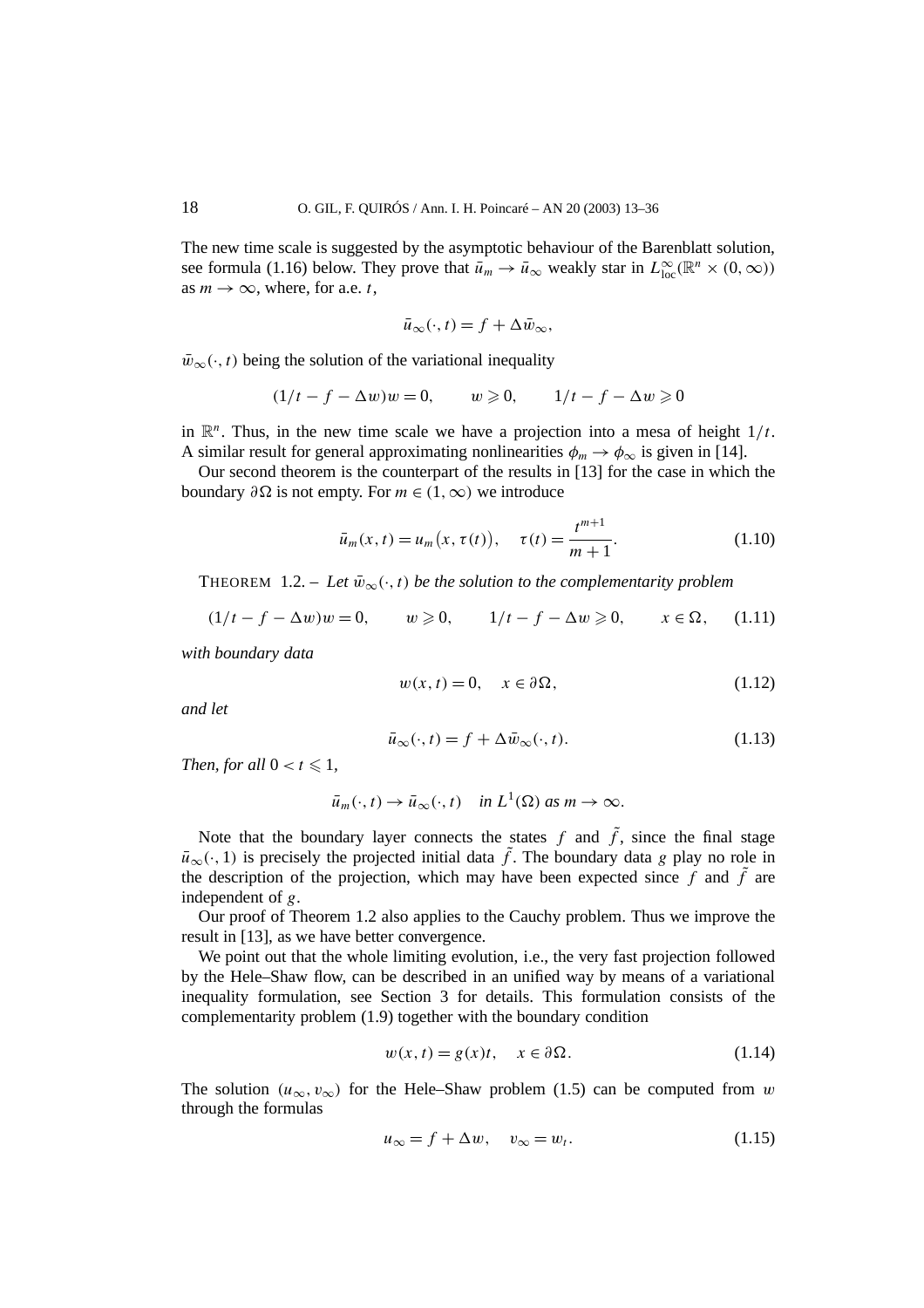Note that also in Theorem 1.2 we use a variational inequality formulation to characterize the evolution in the boundary layer time scale. It is worth mentioning that these variational formulations are quite convenient from the computational point of view, as the time *t* enters only as a parameter.

Theorem 1.1 proves the convergence of the variables  $u_m$  and  $v_m$  to their counterparts in a Hele–Shaw evolution. However, it says very little about the positivity sets of solutions of the PME for *m* large. Our next purpose is to investigate the behaviour of these positivity sets in the limit  $m \to \infty$ . The above mentioned variational inequality formulation  $(1.9)$ ,  $(1.14)$ ,  $(1.15)$  will be rather useful in this task.

Since  $v_m$  is a power of  $u_m$ , both functions share the same support for finite *m*. We will prove that the limit of the positivity sets of  $u_m(\cdot, t)$  and  $v_m(\cdot, t)$  is a set that can be regarded as the positivity set of  $u_{\infty}(\cdot,t)$ . However, this set does not coincide in general with the positivity set of  $v_{\infty}(\cdot, t)$ . Though  $u_{\infty}$  cannot vanish in sets where  $v_{\infty}$  is positive, as  $v_{\infty} \in \phi_{\infty}(u_{\infty})$ , the opposite case is possible, and there are indeed many examples of Hele–Shaw flows such that  $v_{\infty}$  vanishes in sets where  $u_{\infty}$  is positive.

To state our result precisely we define  $S_\infty(t)$  for fixed t as

$$
S_{\infty}(t) = \{f > 0\} \cup \{w(\cdot, t) > 0\},\
$$

where *w* is the solution to the complementarity problem (1.9), (1.14). The set  $S_{\infty}(t)$  may be thought as the positivity set for  $u_{\infty}(\cdot, t)$ , see (1.9) and (1.15).

THEOREM 1.3. – *For each positive t we have*

$$
\lim_{m \to \infty} \{ u_m(\cdot, t) > 0 \} = S_\infty(t)
$$

*in the sense of convergence with respect to the Hausdorff distance.*

We also investigate the behaviour of the positivity sets in the boundary layer time scale. In fact we will need the description of this behaviour in order to proceed for larger times and give a proof of Theorem 1.3. We state our result in terms of the support of  $\bar{u}_m$ (which coincides with the support of  $\bar{v}_m$ ), and of

$$
\bar{S}_{\infty}(t) = \{f > 0\} \cup \{\bar{w}(\cdot, t) > 0\},\
$$

where  $\bar{w}$  is the function giving the evolution in the boundary layer, which is completely determined by (1.11)–(1.12). Observe that we may think of  $S_{\infty}(t)$  as the positivity set of  $\bar{u}_{\infty}(\cdot, t)$ , see (1.11) and (1.13).

THEOREM  $1.4. - For t \in [0, 1]$  *we have* 

$$
\lim_{m \to \infty} \{ \bar{u}_m(\cdot, t) > 0 \} = \bar{S}_{\infty}(t)
$$

*in the sense of convergence with respect to the Hausdorff distance.*

Regarding the proofs, let us mention that once the right formulations for the limit problems are at hand, the main task to pass to the limit is getting enough estimates to ensure compactness. When obtaining the required bounds the existence of a boundary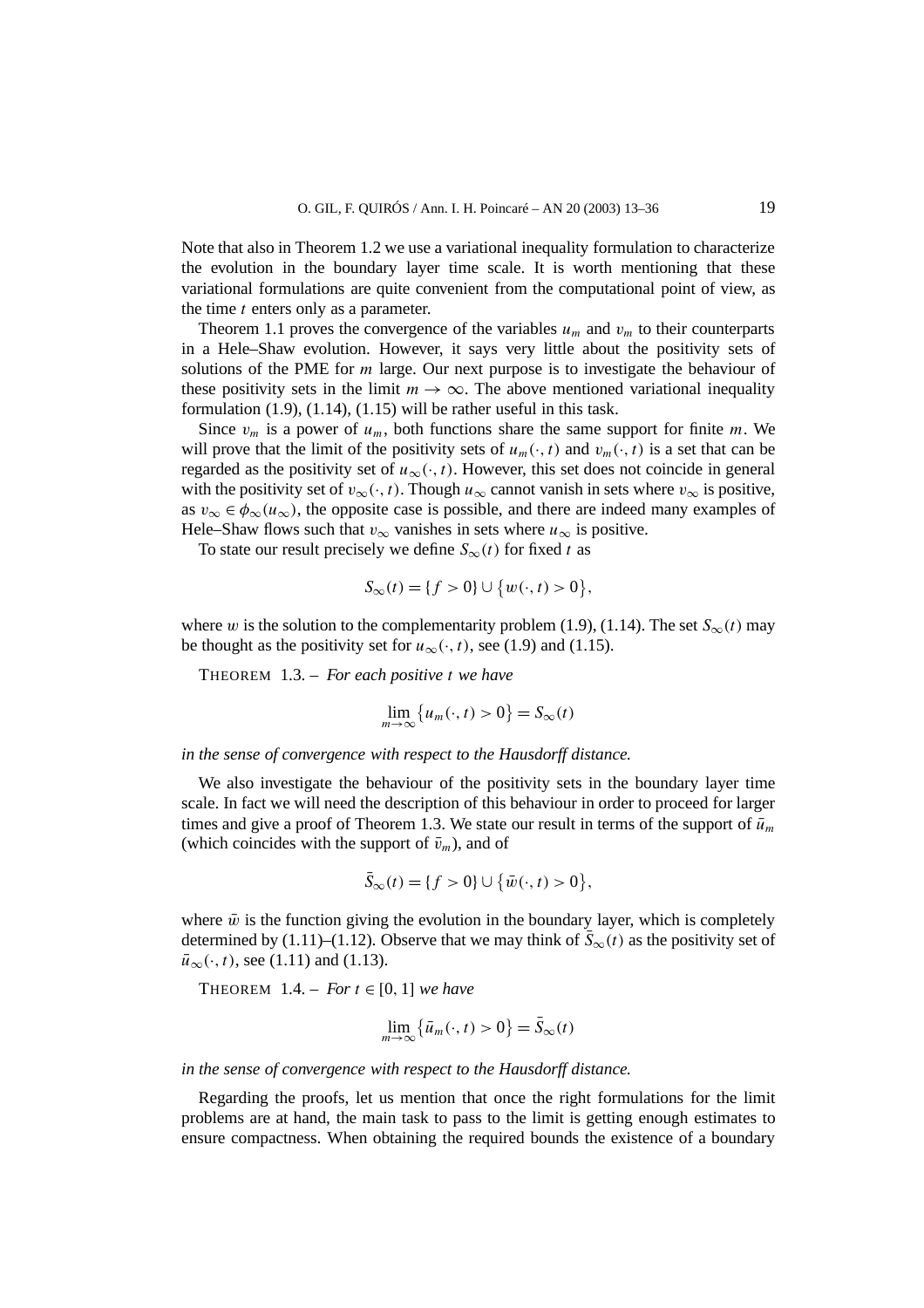

Fig. 1.  $\bar{U}_m$  vs. *x* for different values of *t*. (a)  $m = 50$ . (b)  $m = \infty$ .

layer is clearly displayed, and the time scale that we will use to analyze the boundary layer becomes apparent. To get the estimates we will perform comparison with Barenblatt source type solutions

$$
U(x, t; C) = t^{-\frac{n}{n(m-1)+2}} \left( C - \frac{m-1}{2m(n(m-1)+2)} \left( \frac{|x|}{t^{\frac{1}{n(m-1)+2}}} \right)^2 \right)_{+}^{\frac{1}{m-1}}, \tag{1.16}
$$

that take the measures  $M\delta_0$  as initial data. The constant *C* can be computed in terms of *M*, *m* and the space dimension *n*.

Barenblatt solutions are an explicit example that illustrates some features of the behaviour of solutions of the PME for large *m*. However, they do no fit into the framework of our theory, since their initial data are singular measures and we are only dealing with bounded, compactly supported, measurable functions. To have a picture of the fast collapse that occurs for large *m* and small times we take  $m = 50$ ,  $n = 1$ ,  $M = 1$  and consider the corresponding solution  $U_m(x, t; C)$ . From  $U_m$  we define  $\bar{U}_m$  as in (1.10). We plot in Fig. 1(a) the function  $\bar{U}_m$ , for four different times. Note that the time scale we are using is the one suitable to stretch the boundary layer. In Fig. 1(b) we show the limit evolution for the boundary layer ( $m = \infty$ ). In the original time scale the limit for a Barenblatt solution is a stationary profile, that corresponds to the final stage of the evolution shown in Fig. 1(b).

The limit  $m \to \infty$  for the PME in bounded domains with homogeneous Neumann boundary conditions has been treated in [4] for consistent initial data, and in [2] for inconsistent initial data. The case of non vanishing data is considered in [17]. In this last case, the limit evolution is Hele–Shaw only up to a finite time  $T$ , which corresponds to the time when the Hele–Shaw flow completely fills the container represented by the domain  $\Omega$ . A semigroup theoretical approach to these kind of problems can be found in [5], where the authors apply this machinery to the PME with an injection term and homogeneous boundary data. The limit  $m \to \infty$  for the doubly nonlinear equation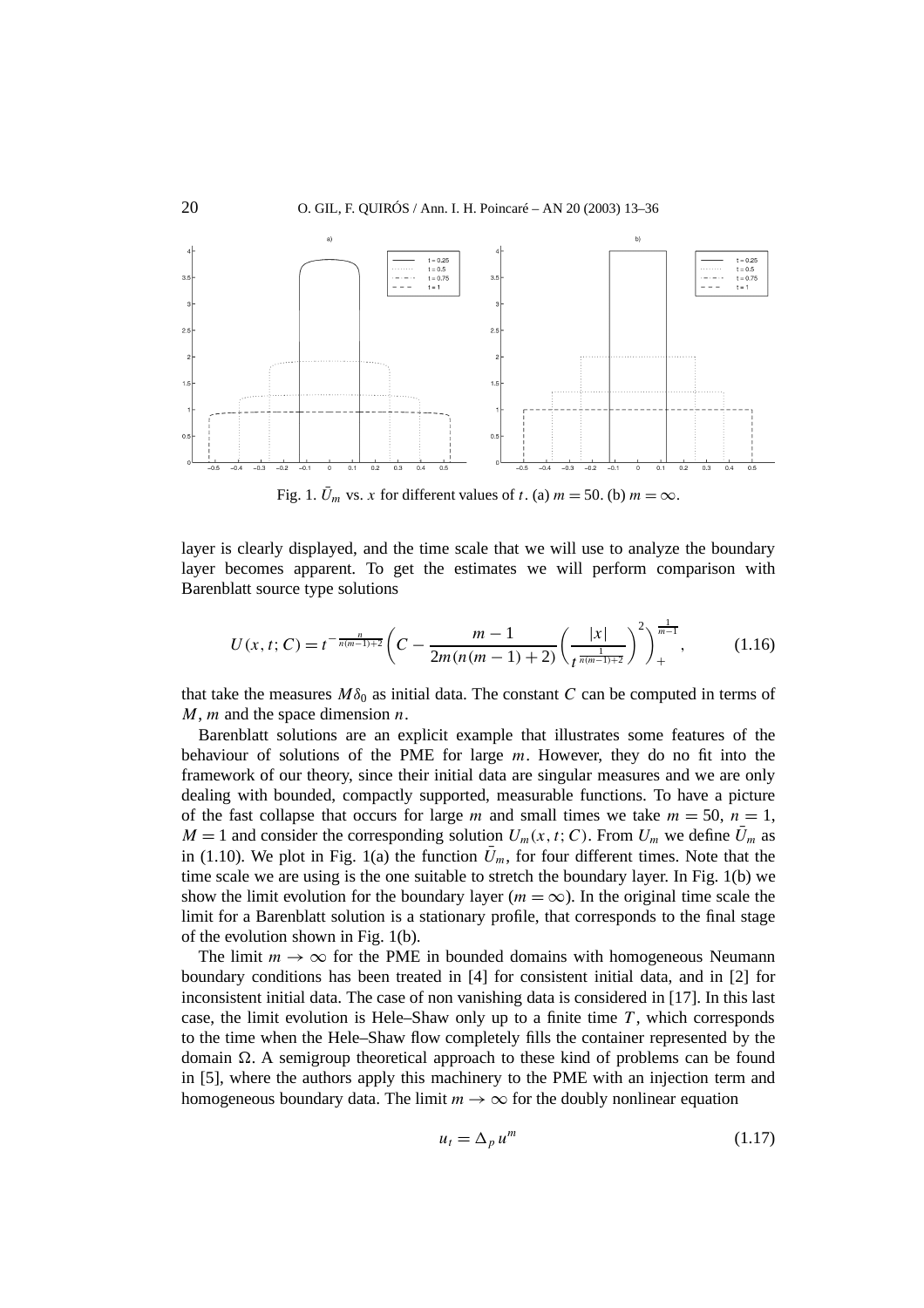in  $\mathbb{R}^n$  has been considered in [6], and in [1] for the particular case of self-similar focusing solutions. Note that the PME is  $(1.17)$  with  $p = 2$ .

To finish this introduction, let us mention that a similar phenomenon (a projection followed by an evolution) has been observed for changing sign solutions of the PME in the limit  $m \downarrow 0$ , see [20].

**Organization of the paper.** In Section 3 we give a sketch of the proof of Theorem 1.1. However, in order to prove this theorem we need to analyze previously the boundary layer describing the collapse of the initial data. This is done in Section 2, where we give a sketch of the proof of Theorem 1.2. For the reader's sake we have collected all the cumbersome, but necessary, estimates in Section 4. We first derive them in a form suitable for the analysis of the limit in the original time scale. Then, in Section 4.1 we rewrite the estimates in a way that allows to handle the limit for the boundary layer. Finally, we devote Section 5 to the proofs of the results about the convergence of the positivity sets, Theorems 1.3 and 1.4.

### **2. The limit in the boundary layer time scale**

The main goal of this section is the description of the boundary layer that occurs in the nearly instantaneous collapse of the pieces of the initial data *f* above the level  $f = 1$ when *m* is very large.

We seek a time scale  $\tau$  that allows to see the very fast evolution due to the big diffusivity at the levels  $u > 1$ . For  $m \in (1, \infty)$  we introduce

$$
\bar{u}_m(x,t) = u_m(x,\tau(t)).
$$

We have

$$
\bar{u}_{m,t}(x,t) = u_{m,t}(x,\tau(t))\tau'(t) = \tau'(t)\Delta u_m^m(x,\tau(t)).
$$

Then we choose  $\tau = t^{m+1}/(m+1)$  and

$$
\bar{v}_m(x,t) = (t\bar{u}_m(x,t))^m
$$

to get

$$
\bar{u}_{m,t} = \Delta \bar{v}_m. \tag{2.1}
$$

Note that this choice of *τ*, and the definition of the new variables  $\bar{u}$  and  $\bar{v}$ , formally produce an equation for  $\bar{u}$  and  $\bar{v}$  which does not depend on  $m$ .

In order to characterize the limit we will introduce the Baiocchi type variable

$$
\bar{w}_m(x,t) = \int_0^t \bar{v}_m(x,s) \, ds. \tag{2.2}
$$

Integration of  $(2.1)$  in  $(0, t)$  yields

$$
\bar{u}_m(x,t) - f(x) = \Delta \bar{w}_m(x,t). \tag{2.3}
$$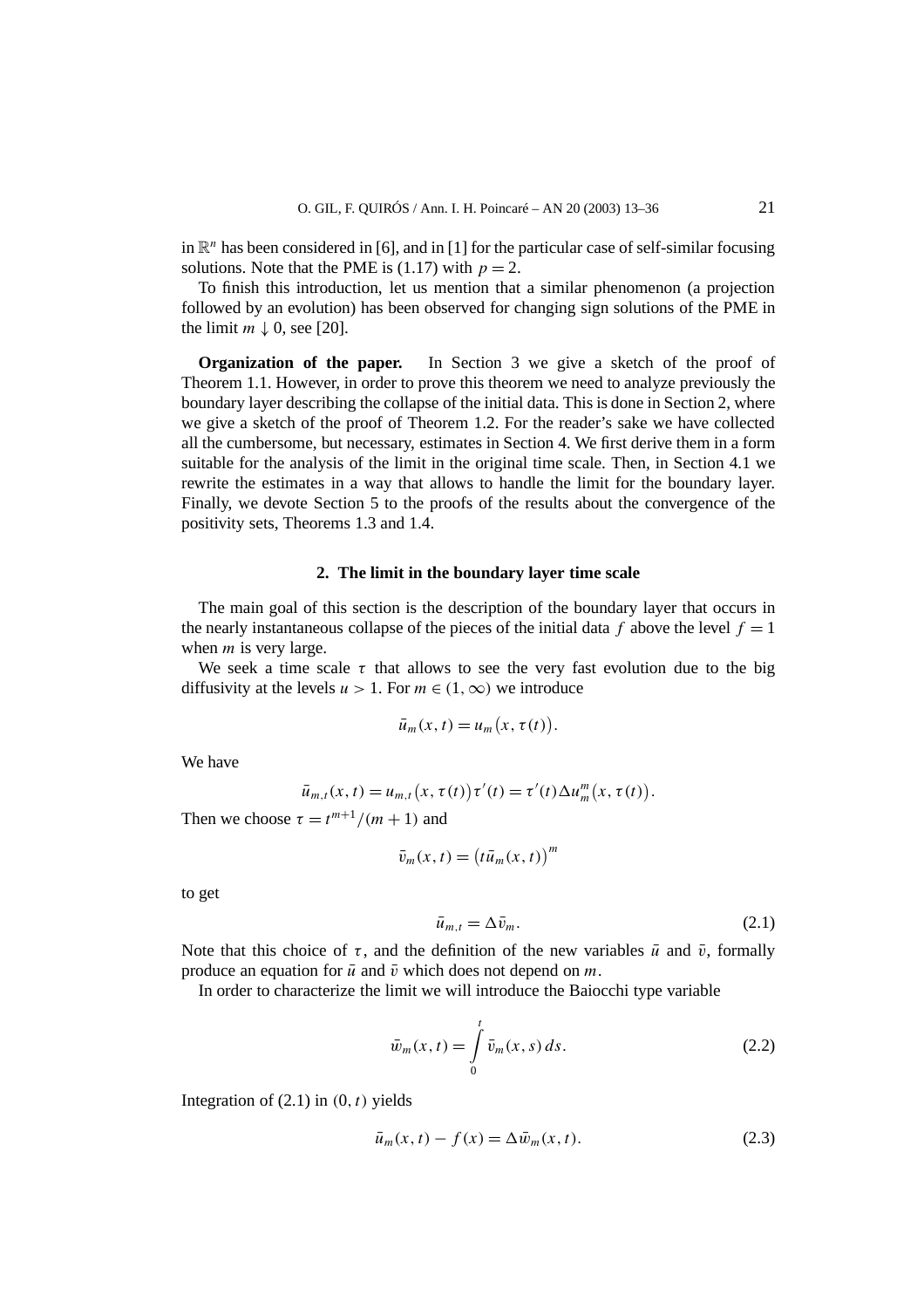In addition, the following boundary condition holds

$$
\bar{w}_m(x,t) = \frac{t^{m+1}}{m+1} g(x) \quad x \in \partial \Omega.
$$

Next lemma is a consequence of the estimates obtained in Section 4.1.

LEMMA 2.1. – *There exist functions*  $\bar{u}_{\infty}$ ,  $\bar{v}_{\infty}$  *and*  $\bar{w}_{\infty}$  *such that we have:* 

- $(1)$   $\bar{u}_{\infty} \in L^{\infty}((0, 1))$ :  $L^p(\Omega)$  *for*  $1 \leqslant p \leqslant \infty$ *. For all*  $0 \leqslant t \leqslant 1$  *the sequence*  $\bar{u}_m(\cdot, t)$ *converges strongly in*  $L^p(\Omega)$  *to*  $\bar{u}_\infty(\cdot, t)$ *, for*  $1 \leqslant p < \infty$ *, and*  $\bar{u}_m$  *converges to*  $\bar{u}_\infty$  $in L^1(\Omega \times (0, 1))$ .
- (2)  $\bar{v}_{\infty} \in L^{\infty}(\Omega \times (0, 1))$  and  $\bar{v}_{m}$  converges to  $\bar{v}_{\infty}$  in  $L^{p}(\Omega \times (0, 1))$  for  $1 \leq p < \infty$ .
- (3)  $\bar{w}_{\infty} \in L^{\infty}((0, T): W^{1, p}(\Omega))$ , for  $1 < p < \infty$ . Moreover, for all  $0 \leq t \leq 1$  the *sequence*  $\bar{w}_m(\cdot,t)$  *converges to*  $\bar{w}_\infty(\cdot,t)$  *weakly in*  $W^{1,p}(\Omega)$  *and strongly in*  $L^p(\Omega)$ *.*

The functions  $\bar{u}_{\infty}$ ,  $\bar{v}_{\infty}$  and  $\bar{w}_{\infty}$  can be completely characterized by means of a complementarity problem where *t* appears only as a parameter.

LEMMA 2.2. – *The function*  $\bar{w}_{\infty}$  *satisfies the complementarity problem* (1.11) *with the boundary condition* (1.12)*, and*  $\bar{u}_{\infty}$  *and*  $\bar{w}_{\infty}$  *satisfy* (1.13)*. The function*  $\bar{v}_{\infty}$  *is given by the time derivative, in the sense of distributions,*

$$
\bar{v}_{\infty}=\bar{w}_{\infty,t}.
$$

*Proof.* – Just pass to the limit in (2.3) to get (1.13). The inequality  $\bar{w}_{\infty} \ge 0$  is straightforward. Since  $t\bar{u}_m = \bar{v}_m^{1/m}$  and the  $\bar{v}_m$ 's are uniformly bounded – see estimates in Section 4.1 – we have  $0 \le \bar{u}_{\infty} \le 1/t$ . This, together with (1.13) imply the last inequality in (1.11).

Since

$$
t\bar{u}_m\bar{v}_m=\bar{v}_m^{(m+1)/m},
$$

in the limit we obtain

$$
(t\bar{u}_{\infty} - 1)\bar{v}_{\infty} = 0,\t(2.4)
$$

that is,

$$
t\bar{u}(x,t) \in H(\bar{v}(x,t))
$$

Note that we only need to put  $\bar{w}_{\infty}$  instead of  $\bar{v}_{\infty}$  in (2.4) to have the complementarity condition in (1.11). Formula (2.2) holds in the limit  $m = \infty$ . Moreover, the limit  $\bar{v}_{\infty}$ satisfies

$$
\bar{v}_{\infty,t}(x,t) \geqslant -\frac{\bar{v}_{\infty}(x,t)}{t}.
$$
\n(2.5)

This happens because this inequality holds for the 'pressures'  $v_m$  of solutions of the PME, and the definition of  $\bar{v}_m$ . Estimate (2.5) implies the retention property

$$
\bar{v}_{\infty}(x,t) > 0 \quad \Rightarrow \quad \bar{v}_{\infty}(x,s) > 0, \quad s \geq t > 0. \tag{2.6}
$$

*.*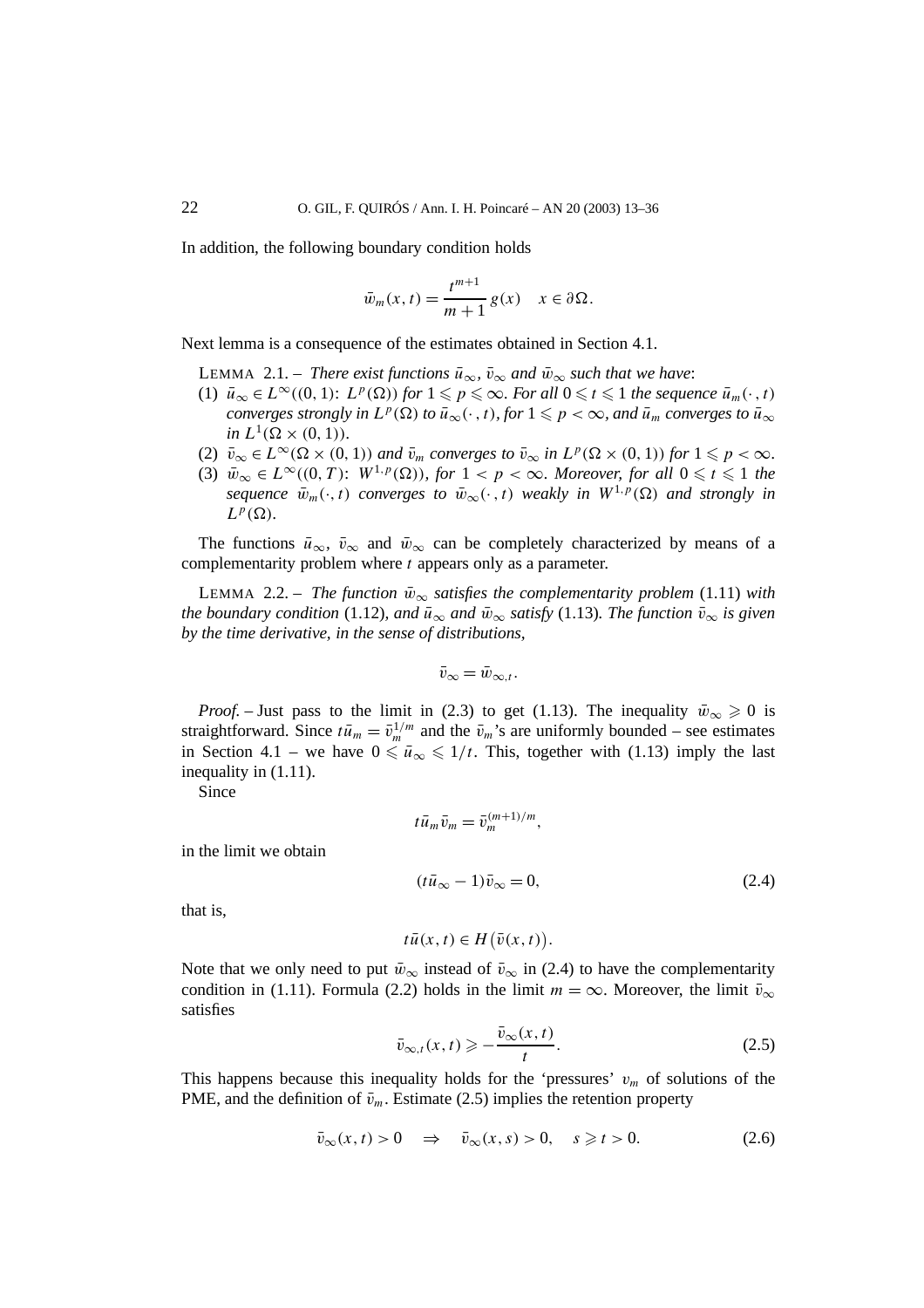Since (2.2) holds in the limit, we conclude that  $\bar{v}_{\infty}$  vanishes at a point  $(x, t)$  if and only if  $\bar{w}(x, t)$  also vanishes.

The boundary condition (1.12) is immediate.  $\Box$ 

*Remark* 2.3. – For  $t \le 1/\|f\|_{\infty}$ , we have that  $\bar{w}_{\infty}(x, t) = 0$  is the solution to the complementarity problem (1.11)–(1.12). Hence  $\bar{u}_{\infty}(x, t) = f(x)$  up to that time. Thus, there is a waiting time for the collapse to start. Note that the bigger the initial data, the faster the collapse begins.

# **3. The limit in the original time scale**

To discuss the limit of *um* and *vm* we will introduce again a Baiocchi type variable for  $m \in (1, \infty)$ , namely

$$
w_m(x,t) = \int_{0}^{t} v_m(x,s) \, ds, \quad x \in \Omega. \tag{3.1}
$$

It is straightforward to check that

$$
u_m(x,t) - f(x) = \Delta w_m(x,t), \quad (x,t) \in \Omega \times \mathbb{R}^+.
$$
 (3.2)

Also, we have the boundary condition

$$
w(x, t) = g(x)t, \quad (x, t) \in \partial\Omega \times \mathbb{R}^+.
$$

The following convergence lemma is a consequence of the estimates of next section.

**LEMMA** 3.1. – *There exist functions*  $u_{\infty}$ ,  $v_{\infty}$  *and*  $w_{\infty}$  *such that, for any*  $T > 0$  *and*  $\tau$ *in the interval (*0*,T), we have*:

- (1)  $u_{\infty} \in L^{\infty}((0, T))$ :  $L^p(\Omega)$  *for*  $1 \leq p \leq \infty$ *. For all t >* 0 *the sequence*  $u_m(\cdot, t)$ *converges strongly in*  $L^p(\Omega)$  *to*  $u_\infty(\cdot, t)$ *, for*  $1 \leq p < \infty$ *, and*  $u_m$  *converges to*  $u_{\infty}$  *in*  $L^1(\Omega \times (0,T))$ *.*
- (2)  $v_{\infty} \in L^p(\Omega \times (0, T))$  for  $1 \leq p \leq \infty$ , and  $v_m$  converges to  $v_{\infty}$  in  $L^1(\Omega \times (\tau, T))$ .
- (3)  $w_{\infty} \in L^{\infty}((0, T): W^{1, p}(\Omega))$ , for  $1 < p < \infty$ . Moreover, for all  $t > 0$  the sequence  $w_m(\cdot, t)$  *converges to*  $w_\infty(\cdot, t)$  *weakly in*  $W^{1,p}(\Omega)$  *and strongly in*  $L^p(\Omega)$ *.*

The functions  $u_{\infty}$ ,  $v_{\infty}$  and  $w_{\infty}$  can be characterized by means of a complementarity problem where *t* appears only as a parameter. This is the content of our next lemma.

LEMMA 3.2. – *For*  $t > 0$  *Eq.* (3.2) *also holds in the limit, and*  $v_{\infty} = w_{\infty,t}$ *, where*  $w_{\infty}$ *solves the complementarity problem* (1.9) *with the boundary condition* (1.14)*.*

*Proof. –* It is completely analogous to the proof of Lemma 2.2 except for the complementarity condition, since Eq. (3.1) is no longer true in the limit. Indeed, we will show that

$$
w_{\infty}(x,t) = w_{\infty}(x,0^+) + \int_{0}^{t} v_{\infty}(x,s) \, ds,\tag{3.3}
$$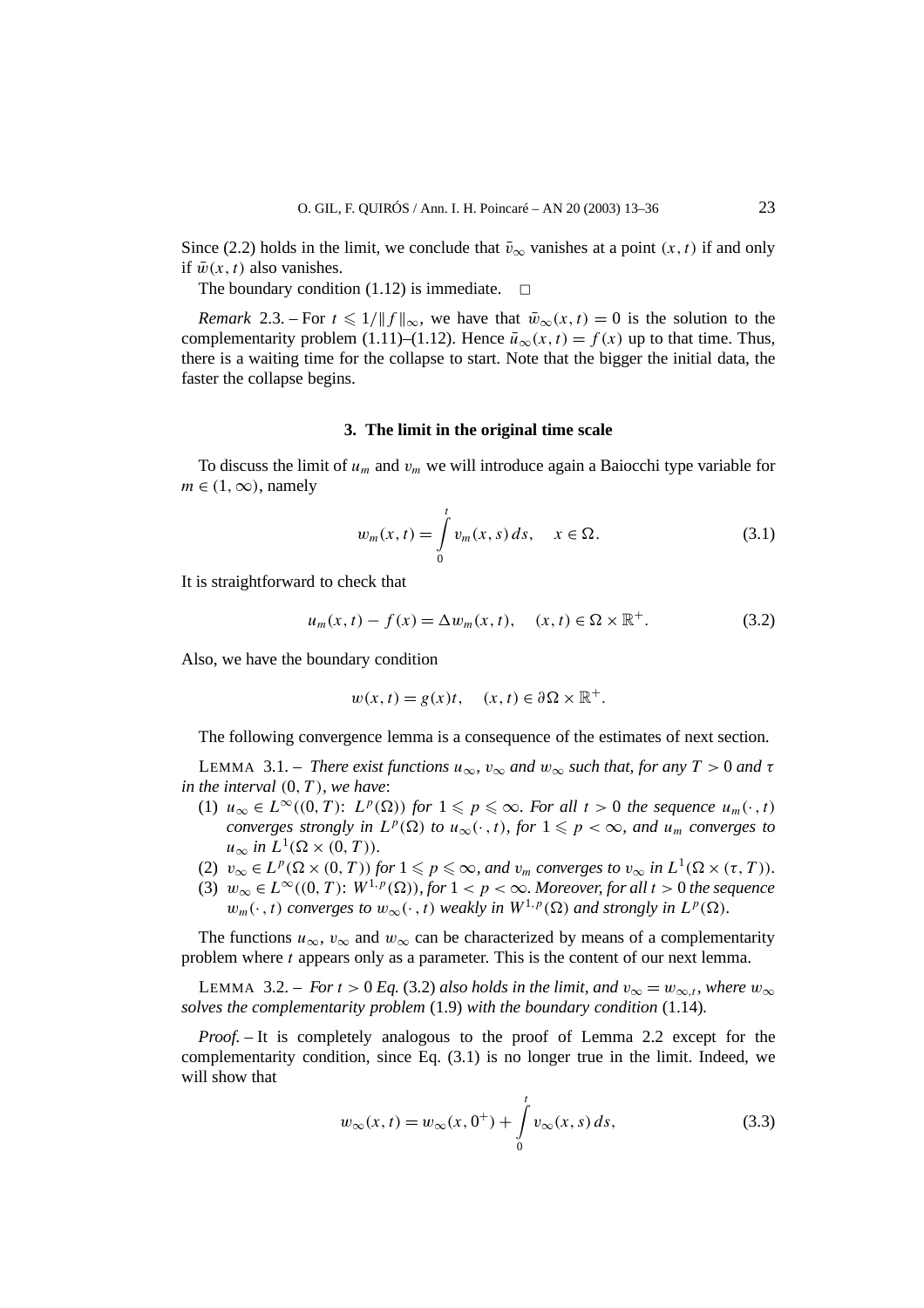where we have defined  $w_{\infty}(x, 0^+) = \bar{w}_{\infty}(x, 1)$ . Let us write, for finite *m*,

$$
w_m(x,t) = \bar{w}_m(x,1) + \int_{1/(m+1)}^t v_m(x,s) \, ds.
$$

Since the functions  $v_m(x, t)$  are uniformly bounded from above on  $t \ge C/m$ , with C any positive constant (see estimates in Section 4, we apply the Dominated Convergence Theorem and our previous results about the boundary layer to get (3.3).

It is easy to check that  $(1 - u_{\infty})v_{\infty} = 0$ , and that the retention property (2.6) holds for *v*<sub>∞</sub>. We will derive the complementarity condition from this facts, showing that we can put  $w_{\infty}$  instead of  $v_{\infty}$  in the formula. Note that there is nothing to do where  $w_{\infty} = 0$ .

At points  $(x, t)$  where  $w_{\infty}$  is positive and  $w_{\infty}(x, t) > w_{\infty}(x, 0^+)$  we have  $v_{\infty}(x, t) >$ 0, because of the retention property for  $v_{\infty}$  and (3.3).

We consider now a point  $(x, t)$  such that

$$
0 < w_{\infty}(x, t) = w_{\infty}(x, 0^+).
$$

Formulas (1.11) and (1.12) imply that  $w_{\infty}(x, 0^+)$  solves the problem (1.9), plus the boundary condition  $(1.14)$  for  $t = 0$ . Then

$$
f(x) + \Delta w_{\infty}(x, 0^+) = 1.
$$
 (3.4)

Also, using the estimate

$$
u_t \geqslant -\frac{u}{(m-1)t}
$$

we get that the limit  $u_{\infty}$  is non-decreasing with respect to *t*. Then, there exists the limit

$$
u_{\infty}(x, 0^+) = \lim_{t \downarrow 0} u_{\infty}(x, t) \leq u_{\infty}(x, t) \leq 1.
$$
 (3.5)

As a consequence of formula (3.2) with  $m = \infty$ , and (3.3), we have

$$
u_{\infty}(x, 0^+) = f(x) + \Delta w_{\infty}(x, 0^+).
$$

When we combine this last equation with (3.4) we get  $u_{\infty}(x, 0^+) = 1$ , and immediately  $u_{\infty}(x, t) = 1$ , by (3.5).

The boundary condition (1.14) is very easily obtained, just taking the limit  $m \to \infty$ for the boundary values of  $w_m$ .  $\Box$ 

The limit  $w_{\infty}(x, 0) = \lim_{m \to \infty} w_m(x, 0)$  vanishes but in general the function  $w_{\infty}(x, 0^+)$  does not. In fact, the latter gives a description of the result of the collapse of the initial data *f* to  $\tilde{f}(x) = u_{\infty}(x, 0^+).$ 

After the instantaneous rearrangement of the initial mass the evolution is governed by Hele–Shaw, in a formulation that allows 'mushy regions'. This is an immediate corollary of our previous computations.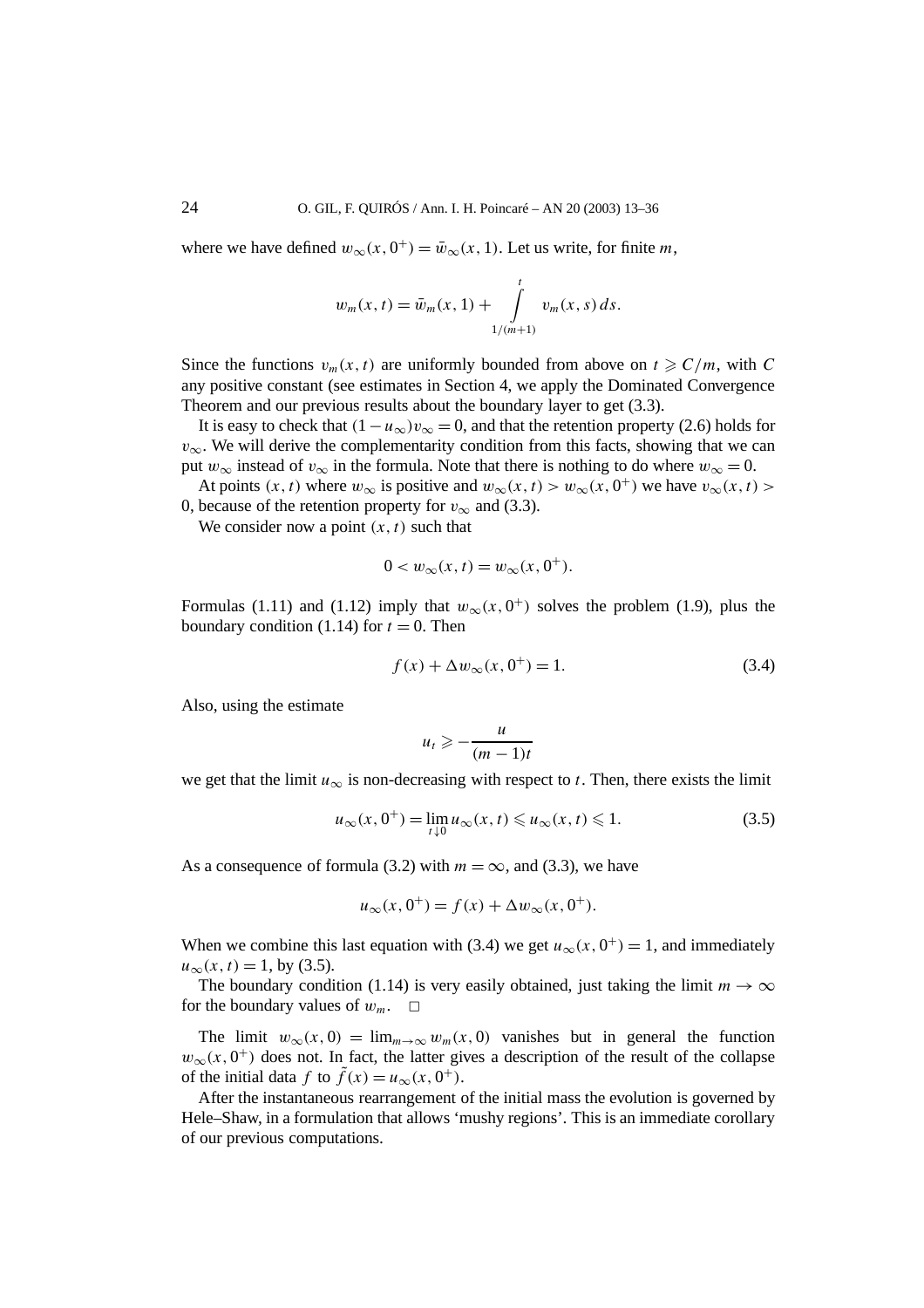COROLLARY 3.3. – *The pair*  $(u_{\infty}, v_{\infty})$  *is a solution to the Hele–Shaw problem with boundary data*  $g$  *and initial data*  $\tilde{f}$ *.* 

*Proof. –* As

$$
\tilde{f} = u_{\infty}(x, 0^+) = \lim_{t \downarrow 0} u_{\infty}(x, t),
$$

the assertion about the initial data is obvious. Since  $v_{\infty}$  is the limit of  $v_m$ , the condition on the boundary data is also satisfied. We know that

$$
0 \leqslant u_{\infty} \leqslant 1, \qquad v_{\infty} \geqslant 0, \qquad (1 - u_{\infty})v_{\infty} = 0.
$$

Then  $v_{\infty} \in \phi_{\infty}(u_{\infty})$ , where  $\phi_{\infty}$  is the graph (1.6). To finish, just consider (3.2) with *m* = ∞ and (3.3), then take derivatives with respect to time to get  $u_{\infty,t} = \Delta v_{\infty}$ .  $\Box$ 

*Remark* 3.4. – We have described the whole limiting evolution in terms of the variational inequality formulation (1.9), (1.14). This contains, in a single setting, the projection of the initial data and the subsequent evolution. It is possible to formulate the Hele–Shaw problem in this variational form, which is completely equivalent to weak formulations when the initial data  $f$  satisfy  $0 \le f \le 1$  (see [15]). However, the variational formulation allows noncompatible data *f* and produces the effect of 'projecting' them to  $\tilde{f}$ . A Hele–Shaw flow with initial data  $\tilde{f}$  follows.

This implies the non existence of weak solutions to the Hele–Shaw problem when  $|| f ||_{\infty}$  > 1. Let  $(u, v)$  be a weak solution with initial data f. Then it is also a variational solution with the same initial data (see [15]). But we have just seen that  $(u, v)$  should be also a weak solution with data  $\tilde{f} \neq f$ , and this is contradictory.

### **4. Estimates**

In this section we obtain the estimates that allow to pass to the limit as  $m \to \infty$  in Lemmas 3.1 and 2.1. The first step is to get some control on the sizes of the solutions *um <sup>m</sup>* and their supports by suitable comparison arguments. We will use the Barenblatt or source solutions  $(1.16)$ . To get some extra flexibility for our comparison we will use this solutions shifted in time, i.e., we will consider  $U(x, t + \tau; C)$  for suitable  $\tau > 0$ . The main idea is to choose  $\tau$  and C such that U is greater than the initial data f, at  $t = 0$ , and *U*<sup>*m*</sup> is greater than the boundary data *g* on the compact set  $\partial \Omega \times [0, T]$ . We will notice that we cannot choose *T* independently of the value of *m* when doing so. However, the choice  $T = 1/m$  is enough to proceed. As a second step we will handle the time interval  $[1/m, T]$ , with a constant *T*.

We choose  $R > 0$ ,  $M > 1$  and  $N > 0$  such that

$$
f(x) \leq M
$$
,  $x \in \Omega$ ,  $g(x) \leq N$ ,  $x \in \partial \Omega$ ,  $\text{supp } f \cup \partial \Omega \subset B(0, R)$ .

Since solutions (1.16) are non-increasing with respect to the variable  $|x|$ , it is enough to have the inequality

$$
U(x, \tau; C) \geqslant M, \quad |x| = R,\tag{4.1}
$$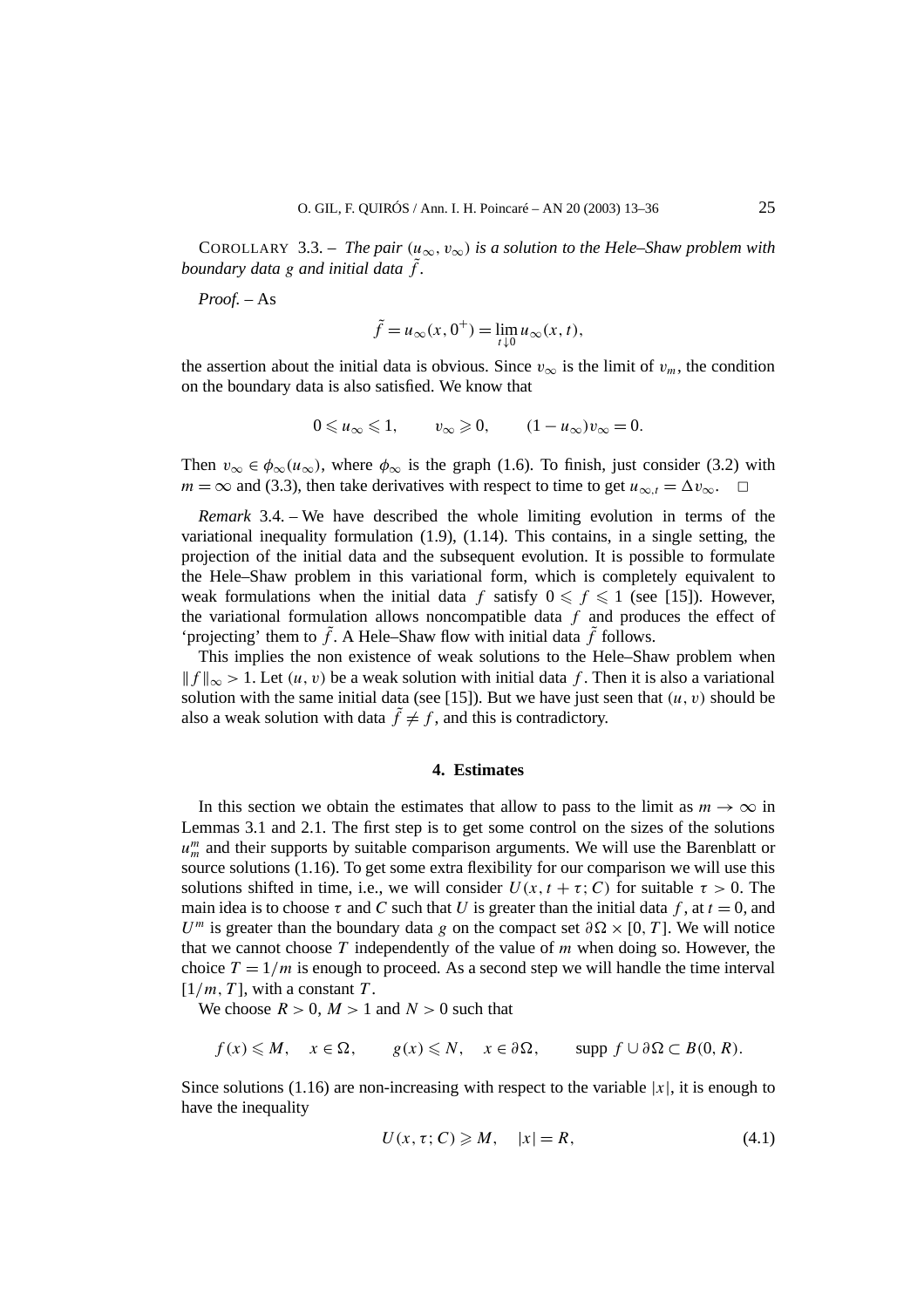to have a control on the initial data  $f(x) = u(x, 0)$  for  $x \in \Omega$ . Note that this last inequality implies

$$
U^m(x, \tau; C) \geqslant M^m \geqslant M, \quad |x| = R.
$$

If we choose  $M \ge \max(1, N)$  we immediately get that

$$
U^m(x,\tau;C)\geq N,\quad x\in\partial\Omega.
$$

Once we have controlled the boundary data at time  $t = 0$  by means of the Barenblatt solutions, it is enough to do this at time  $t = T$  to get the control on the whole interval [0, T]. This happens because the function  $U(x, \cdot; C)$ , for x fixed, has only one maximum. Then, we only have to consider

$$
U^{m}(x, \tau + T; C) \geq N, \quad |x| = R,
$$
\n(4.2)

together with (4.1) to perform our comparison argument.

Let us choose  $\tau = \tau(m)$  and  $C = C(m)$ . This is a rather straightforward calculation. From (4.1) we immediately conclude

$$
C \geqslant M^{m-1} \tau^{\frac{n(m-1)}{n(m-1)+2}} + \frac{m-1}{2m} \frac{R^2}{n(m-1)+2} \tau^{-\frac{2}{n(m-1)+2}}.
$$
 (4.3)

When we take into account  $(4.2)$  we obtain

$$
C \geq N^{\frac{m-1}{m}}(\tau+T)^{\frac{n(m-1)}{n(m-1)+2}} + \frac{m-1}{2m} \frac{R^2}{n(m-1)+2}(\tau+T)^{-\frac{2}{n(m-1)+2}}.
$$
 (4.4)

Note that a bound for the solution  $u_m$  is

$$
U(0, \tau; C) = C^{\frac{1}{m-1}} \tau^{-\frac{n}{n(m-1)+2}}.
$$
\n(4.5)

Also, the support of  $u(\cdot, t)$ , for  $t \in [0, T]$ , will be contained in the ball  $B(0, \overline{R})$ , with

$$
\bar{R} = \left(\frac{2m(n(m-1)+2)}{m-1}C\right)^{1/2}(\tau+T)^{\frac{1}{n(m-1)+2}}.\tag{4.6}
$$

So, we have to choose C and  $\tau$  satisfying (4.3) and (4.4) and such that (4.5) and (4.6) have bounds not depending on *m*. If we try to choose a constant *T* then we are compelled by (4.6) to take *C* ∼ 1*/m*. In fact, we have to do so unless we allow *T* and *τ* to vanish very fast as  $m \to \infty$ , something we do not want to happen. The difficult point now is to get (4.3), because  $M^m$  can be very large. We take then

$$
\tau \sim \frac{1}{m M^m}.
$$

It is straightforward to check that, with this choice of  $\tau$ , both terms in the right hand side of (4.3) are of the same order. Let us notice now that the right hand side of (4.4) has the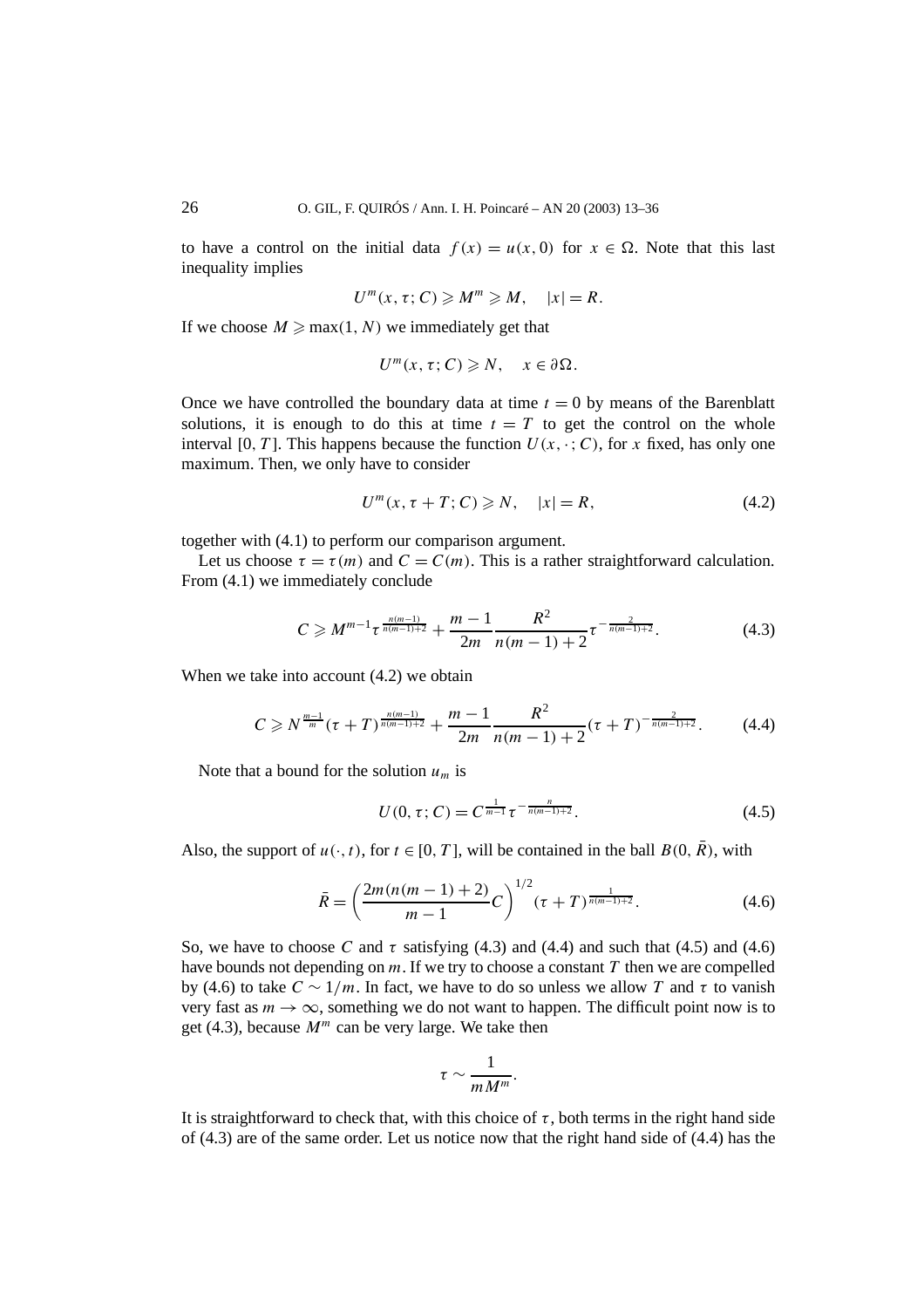same order as *NT* as  $m \to \infty$ . Then, we have to choose  $T = T(m) \sim 1/m$ , in order to have this inequality. Our choice for *C*, *τ* and *T* is

$$
C = \frac{A}{m}, \qquad \tau = \frac{1}{m M^m}, \qquad T = \frac{1}{m},
$$

where *A* is a constant depending on *M*, *N*, *R* and *n*, but not on *m*. In the sequel we will use A to denote constants of this kind, that may differ from line to line. The precise value of these constants will not be important for us.

With this choice we can control the supports and the sizes of the solutions  $u_m$ uniformly with respect to *m* in the time interval [0,  $1/m$ ]. Moreover, at time  $t = 1/m$ we have

$$
u_m^m(x, 1/m) \leqslant A,\tag{4.7}
$$

which gives an uniform control on the size of  $u_m^m$  at time  $T(m)$ . We can then apply the arguments of [15], Section 3, to get uniform bounds on the supports of  $u_m$  and the sizes of  $u_m$  and  $u_m^m$  on any interval  $[T(m), T]$ , with  $T > 0$  fixed. These size estimates are enough to obtain  $L^2$  estimates for  $\nabla u_m^m$  and  $L^1$  estimates for  $u_{m,t}$  and  $u_{m,t}^m$ , on any interval  $[T_1, T_2]$ , with  $0 < T_1 < T_2$  fixed, see [15].

Since we want to understand, for  $m \to \infty$ , the limiting evolution and this is affected by the initial data *f* we need to go down till  $t = 0$  with our estimates on  $u_m$  and  $u_m^m$ . For  $u_m$  we have the rather obvious bound

$$
u_m\leqslant M.
$$

There is not an uniform bound for  $u_m^m$  in  $\Omega \times (0, T)$  if  $||f||_{\infty} > 1$ . To deal with  $u_m^m$ , we will use the fact that, for our choice of *C* and  $\tau$ , and  $t \in [0, T(m)]$ ,  $u_m$  is below the Barenblatt  $U(x, t + \tau; C)$ . Then

$$
u_m(x,t) \leq U(0, t + \tau; C) = C^{\frac{1}{m-1}}(t + \tau)^{-\frac{n}{n(m-1)+2}}, \quad t \in [0, 1/m]. \tag{4.8}
$$

The consequences of (4.7) quoted above and (4.8) allow us to get an uniform bound for  $||u_m^m||_{L^1(\Omega \times (0,T))}$  as follows. The piece in  $1/m \le t \le T$  is easy. Let us consider then  $u_m^m$ on  $\Omega \times (0, 1/m)$ . We take into account the fact that the support of  $u_m$  is contained in  $B(0, \overline{R})$  and the choice  $C = A/m$ . Then

$$
\int_{0}^{1/m} \int_{\Omega} u_m^m(x, t) \, dx \leq \frac{A}{m} \int_{0}^{1/m} (t + \tau)^{-\frac{mn}{n(m-1)+2}} \, dt.
$$

Just use the value of  $\tau = \tau(m)$  and work out the integral to get the estimate.

Now we will get the estimates to prove that  $u_m(\cdot, t)$  converge in  $L^1(\Omega)$  for all  $t > 0$ . We will use Frechet–Kolmogorov's compactness criteria. The key point is that we will be able to reduce everything to the size estimate (4.8).

LEMMA 4.1. – *For all*  $t > 0$  *the family*  $u_m(\cdot, t)$  *is precompact in*  $L^1_{loc}(\Omega)$ *.*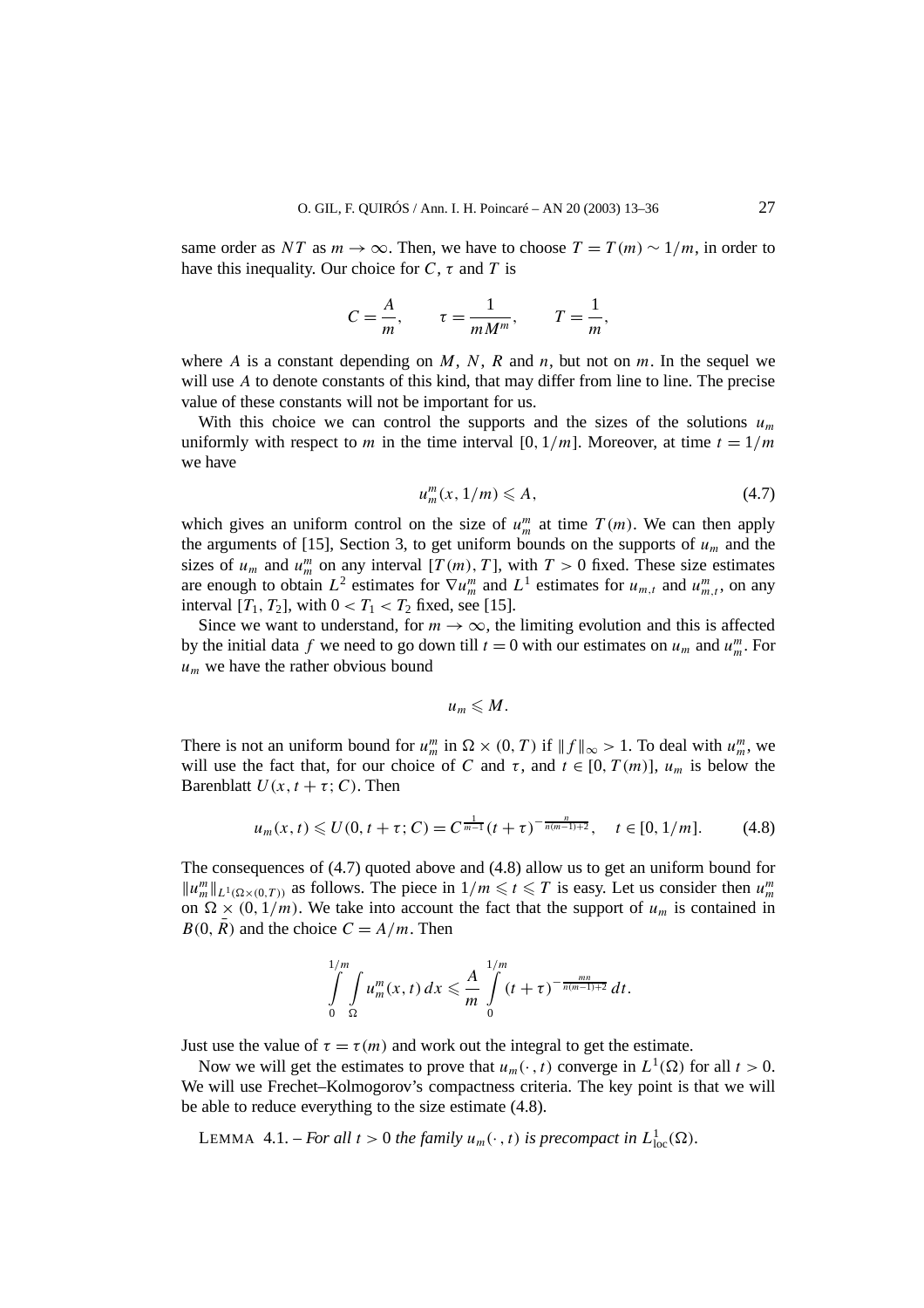*Proof.* – For some suitable cut-off function  $\rho$  we introduce

$$
\psi(x, t) = \rho(x) |u_m(x+h, t) - u_m(x, t)|.
$$

Then

$$
\psi_t(x,t) = \rho(x) (u_{m,t}(x+h,t) - u_{m,t}(x,t)) \operatorname{sign}(u_{m,t}(x+h,t) - u_{m,t}(x,t)).
$$

Since  $u_m$  is a solution to PME and  $u \mapsto u^m$  is monotone

$$
\psi_t(x,t) = \rho(x) \left( \Delta u_m^m(x+h,t) - \Delta u_m^m(x,t) \right) \text{sign}\left( u_m^m(x+h,t) - u_m^m(x,t) \right).
$$

We apply now Kato's inequality [18]

$$
\Delta |\varphi| \geqslant \text{sign } \varphi \Delta \varphi
$$

to conclude that

$$
\psi_t(x,t) \leq \rho(x)\Delta \left|u_m^m(x+h,t) - u_m^m(x,t)\right|.
$$

We integrate this inequality in  $\Omega \times (0, t)$ , then

$$
\int_{\Omega} \psi(x,t) dx \leq \int_{\Omega} \psi(x,0) dx + \int_{\Omega \times (0,t)} \Delta \rho(x) |u_m^m(x+h,t) - u_m^m(x,t)| dx dt.
$$

The integral in the right-hand side of this last inequality is controlled by

$$
\|\Delta\rho\|_{\infty} |h| \iint\limits_{\Omega\times(0,t)} |\nabla u_m^m(x,t)| dx dt.
$$

So, we have to estimate  $\nabla u_m^m$  in  $L^1(\Omega \times (0, t))$ . In fact, we already have uniform bounds for  $t \ge 1/m$ . Our concern now is to control the integral on  $\Omega \times (0, 1/m)$ . To do this we first apply Hölder's inequality with respect to the space variable to get

$$
\iint\limits_{\Omega\times(0,t)} \left|\nabla u_m^m(x,t)\right| dx\,dt \leqslant |\Omega|^{1/2} \int\limits_0^t \left(\int\limits_{\Omega} \left|\nabla u_m^m(x,t)\right|^2 dx\right)^{1/2} dt. \tag{4.9}
$$

We look for a bound for the integral of  $|\nabla u_m^m|^2$ . We will not write the subscript *m* in the rest of the proof. For a fixed cut-off function  $\varphi(x)$ , such that  $0 \le \varphi \le 1$ , we have

$$
\varphi u^m u_t = \varphi u^m \Delta u^m.
$$

Also

$$
u_t \geqslant -\frac{u}{(m-1)t}.
$$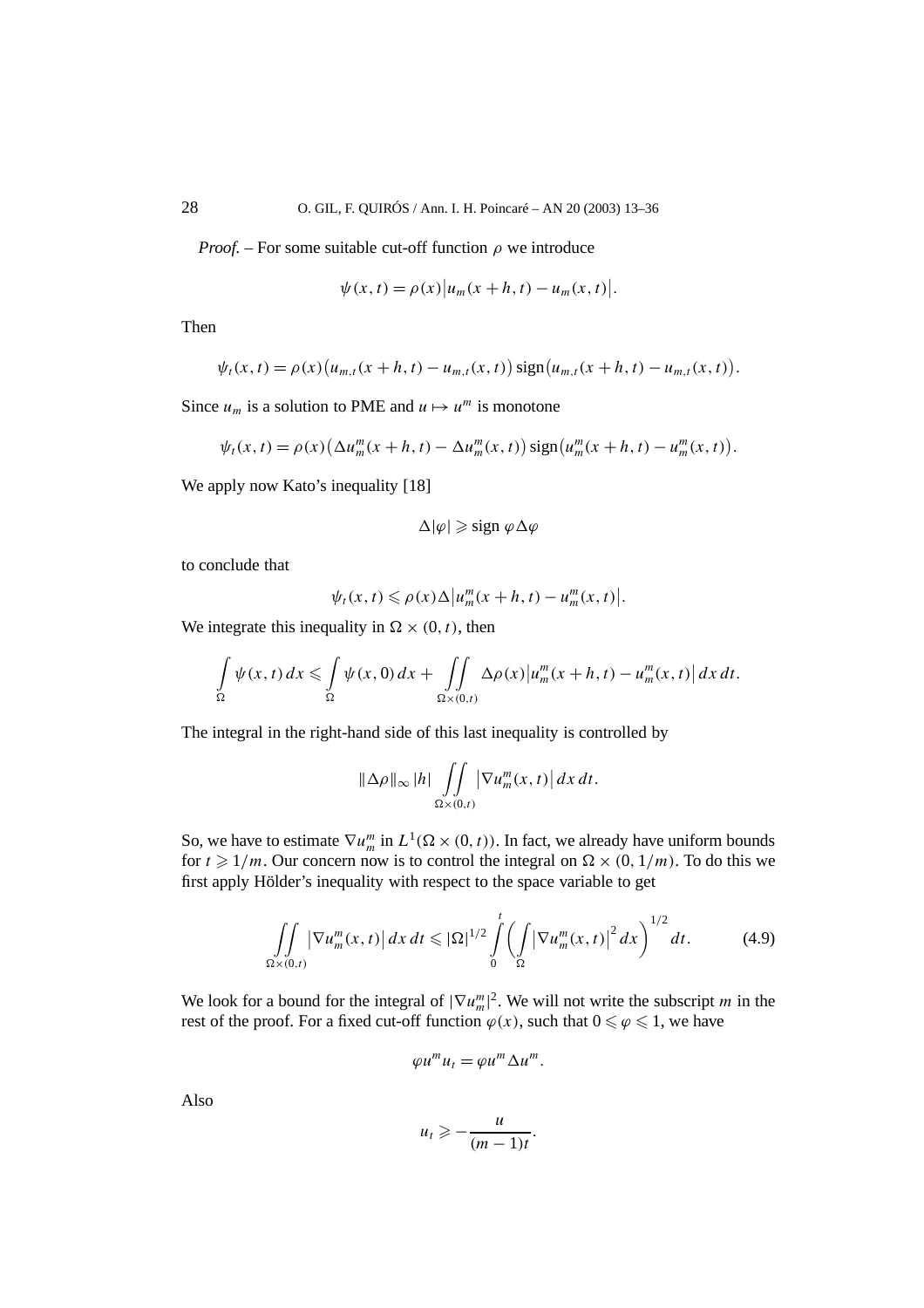Then

$$
-\frac{\varphi u^{m+1}}{(m-1)t}\leqslant \varphi u^m\Delta u^m.
$$

We integrate in  $\Omega$ . Hence

$$
-\int_{\Omega} \frac{\varphi u^{m+1}}{(m-1)t} dx \leq \int_{\Omega} -\varphi |\nabla u^m|^2 dx - \int_{\Omega} u^m \nabla u^m \nabla \varphi dx.
$$

We write

$$
u^m \nabla u^m = \frac{1}{2} \nabla u^{2m},
$$

so that

$$
-\int_{\Omega} \frac{\varphi u^{m+1}}{(m-1)t} dx \leqslant -\int_{\Omega} \varphi |\nabla u^m|^2 dx + \frac{1}{2} \int_{\Omega} u^{2m} \Delta \varphi dx.
$$

Then, we conclude that

$$
\int_{\Omega} \varphi(x) |\nabla u^m|^2(x,t) dx \leq \frac{1}{(m-1)t} \int_{\Omega} \varphi(x) u^{m+1}(x,t) dx + \int_{\Omega} \Delta \varphi(x) u^{2m}(x,t) dx.
$$

An integration with respect to time yields

$$
\int_{0}^{1/m} \left( \int_{\Omega} \left| \nabla u^{m}(x,t) \right|^{2} dx \right)^{1/2} dt
$$
\n
$$
\leq \int_{0}^{1/m} \left( \frac{1}{(m-1)t} \int_{\Omega} u^{m+1}(x,t) dx \right)^{1/2} dt + \|\Delta \varphi\|_{\infty}^{1/2} \int_{0}^{1/m} \left( \int_{\Omega} u^{2m}(x,t) dx \right)^{1/2} dt.
$$

Since everything is controlled for  $t > 1/m$  we can use (4.9) and this last inequality to get a bound of the  $L^1$  norm of  $\nabla u^m$  by means of the size estimate (4.8). Computations are rather straightforward now. We recall the fact that the supports of the functions  $u_m$ are all contained in a fixed ball with radius  $\overline{R}$ . This allows us to get rid of the integrals in space very easily. When we combine this fact with (4.8) we get

$$
\int_{0}^{1/m} \left(\int_{\Omega} u^{2m}(x,t) dx\right)^{1/2} dt \leq \frac{A}{m} \int_{0}^{1/m} \left(t + \frac{1}{m M^{m}}\right)^{-\frac{nm}{n(m-1)+2}}
$$

*.*

Just perform the integral in the right-hand side to check that it is uniformly bounded. We consider now

$$
\int_{0}^{1/m} \left(\frac{1}{(m-1)t}\int_{\Omega} u^{m+1}(x,t)\,dx\right)^{1/2}dt \leq \frac{A}{m}\int_{0}^{1/m} t^{-1/2}\left(t+\frac{1}{mM^m}\right)^{-\frac{n(m+1)}{2(n(m-1)+2)}}dt.
$$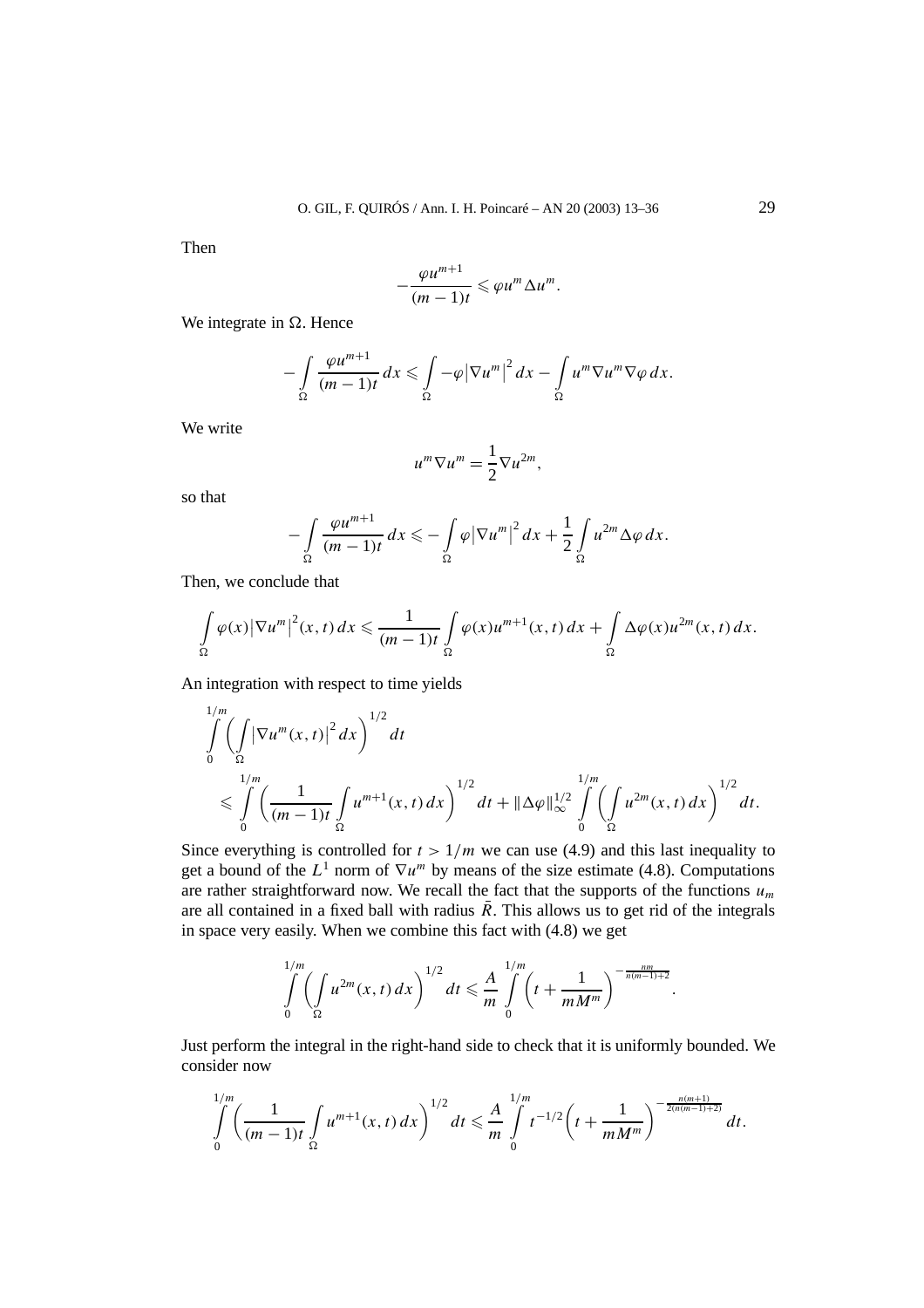We notice that  $t^{-1/2}$  belongs to  $L^p((0,1/m))$  for all  $p \in [1,2)$ . Now we choose  $q = 2 + 1/m$  and *p* its conjugate exponent, and apply Hölder's inequality to estimate this last integral. Computations are straightforward.  $\Box$ 

#### **4.1. Estimates for the boundary layer**

Next we obtain the estimates required to pass to the limit in the boundary layer time scale. The estimates  $\bar{u}_m \leq M$ , supp  $\bar{u}_m(\cdot, t) \subset B(0, R)$  and supp  $\bar{v}_m(\cdot, t) \subset B(0, R)$  for  $t \in [0, 1]$  are trivial. The estimate for  $\bar{v}$  is obtained through comparison with the same family of Barenblatt solutions that we used before. We get

$$
\bar{v}_m(x,t) \leqslant t^m U^m \bigg(0, \frac{t^{m+1}}{m+1} + \tau; C\bigg).
$$

Thus,

$$
\bar{v}_m(x,t) \leqslant \frac{A}{m} t^m \left( \frac{t^{m+1}}{m+1} + \frac{1}{m M^m} \right)^{-\frac{nm}{n(m-1)+2}}
$$

Hence,

$$
\bar{v}_m(x,t) \leqslant \frac{A}{t}, \quad t > \frac{1}{M},
$$

and

$$
\bar{v}_m(x,t) \leqslant (tM)^m A, \quad t < \frac{1}{M}.\tag{4.10}
$$

*.*

An immediate consequence is that  $\bar{v}_{\infty}(x, t) = 0$  for  $t < \frac{1}{M}$ .

LEMMA 4.2. – *There exists a constant*  $C > 0$ *, such that* 

$$
\|\nabla \bar{v}_m\|_{L^2(\Omega\times(0,1))}\leqslant C.
$$

*Proof.* – Multiply the equation  $\bar{u}_t = \Delta \bar{v}$  by  $\bar{v} - \bar{\psi}$ , where  $\bar{\psi}(x, t) = t^m \psi(x)$  and  $\psi \in W^{1,2}(\Omega)$ , has compact support and  $\psi(x) = g(x)$  for  $x \in \partial \Omega$ . Then integrate in  $\Omega \times (0, 1)$ . To conclude, use the uniform in *m* size estimates for *u*<sup> $\bar{u}$  and  $\bar{v}$ .  $\Box$ </sup>

LEMMA 4.3. – *For each*  $t \in [0, 1]$  *the sequence*  $\bar{u}_m(\cdot, t)$  *is precompact in*  $L^1(\Omega)$ *.* 

*Proof. –* In order to apply Frechet–Kolmogorov's criteria we have to estimate, locally in *L*<sup>1</sup>, the difference  $|\bar{u}_m(x+h,t) - \bar{u}_m(x,t)|$  for small *h* and  $x \in \Omega_1$ , with  $\Omega_1 \Subset \Omega$ . We consider the time derivative

$$
\frac{d}{dt} |\bar{u}_m(x+h, t) - \bar{u}_m(x, t)|
$$
\n
$$
= sign(\bar{u}_m(x+h, t) - \bar{u}_m(x, t)) (\bar{u}_{m,t}(x+h, t) - \bar{u}_{m,t}(x, t))
$$

to do so. Since

$$
\operatorname{sign}(\bar{u}_m(x+h,t) - \bar{u}_m(x,t)) = \operatorname{sign}(\bar{v}_m(x+h,t) - \bar{v}_m(x,t))
$$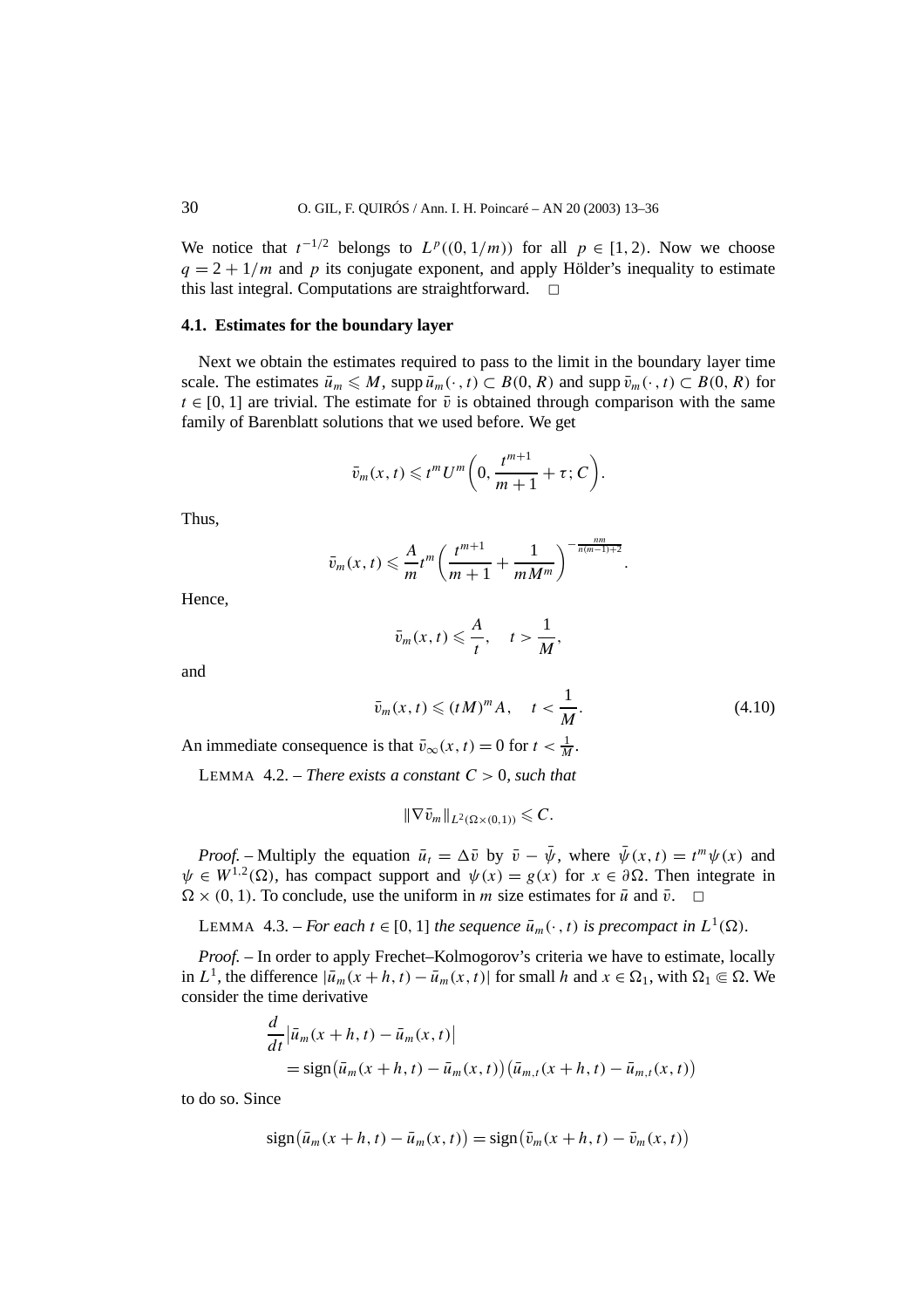we get

$$
\frac{d}{dt} \left| \bar{u}_m(x+h,t) - \bar{u}_m(x,t) \right|
$$
\n
$$
= \text{sign}(\bar{v}_m(x+h,t) - \bar{v}_m(x,t)) \left( \Delta \bar{v}_m(x+h,t) - \Delta \bar{v}_m(x,t) \right).
$$

We apply again Kato's inequality to get

$$
\frac{d}{dt}\left|\bar{u}_m(x+h,t)-\bar{u}_m(x,t)\right|\leq \Delta\big(\left|\bar{u}_m(x+h,t)-\bar{u}_m(x,t)\right|\big).
$$

We take a cut-off function  $\rho$ , with compact support in  $\Omega_2 \subseteq \Omega$  and such that  $\rho|_{\Omega_1} \equiv 1$ . We multiply our last inequality by the non-negative cut-off function  $\rho$  to get, after integration in time and space

$$
\int_{\Omega_2} \rho(x,t) |\bar{u}_m(x+h,t) - \bar{u}_m(x,t)| dx
$$
\n
$$
\leq \int_{\Omega_2} \rho(x,t) |f(x+h) - f(x)| dx
$$
\n
$$
+ \int_{\Omega_2} \int_{\Omega_2} \Delta \rho(x,t) (|\bar{u}_m(x+h,t) - \bar{u}_m(x,t)|) dx dt.
$$

We estimate the right-hand side by

$$
\int_{\Omega_2} \rho(x,t) \left| \bar{u}_m(x+h,0) - \bar{u}_m(x,0) \right| dx + \|\Delta \rho\|_{L^\infty} |h| \iint_{\Omega_2 \times (0,t)} \left| \nabla \bar{u}_m(x,t) \right| dx dt.
$$

This produces the required local  $L^1$  estimate.  $\Box$ 

# **5. Convergence of the positivity sets**

If *A* is a subset of  $\Omega$  we denote the *δ*-neighbourhood of *A* in  $\Omega$  by  $V_\delta(A)$ , i.e.,

$$
V_{\delta}(A) = \{x \in \Omega, d(x, A) < \delta\}.
$$

We recall that  $S_\infty(t) := \{f > 0\} \cup \{w(\cdot, t) > 0\}$  where *w* is a solution to the complementarity problem (1.9), (1.14). From Section 4 we have that, for *t* in a bounded interval of  $[0, \infty)$  the sets  $\{u_m(\cdot, t)\}$  and  $S_\infty(t)$  have an uniform bound. We will begin by proving the easy part of Theorem 1.3, this is, that for given positive *δ*

$$
S_{\infty}(t) \subset V_{\delta}\big(\{u_m(\cdot,t) > 0\}\big)
$$

for all *m* large enough. Let us consider  $x \in S_\infty(t)$ . If  $f(x) > 0$  then  $u_m(x, t)$  is positive for all *m*, and  $x \in \{u_m(\cdot,t) > 0\}$ , because of the retention property for the PME. If *f* vanishes at *x*, then  $w(x, t) > 0$ . Since *w* is continuous, the set  $A(t) = \{w(\cdot, t) > 0\}$  is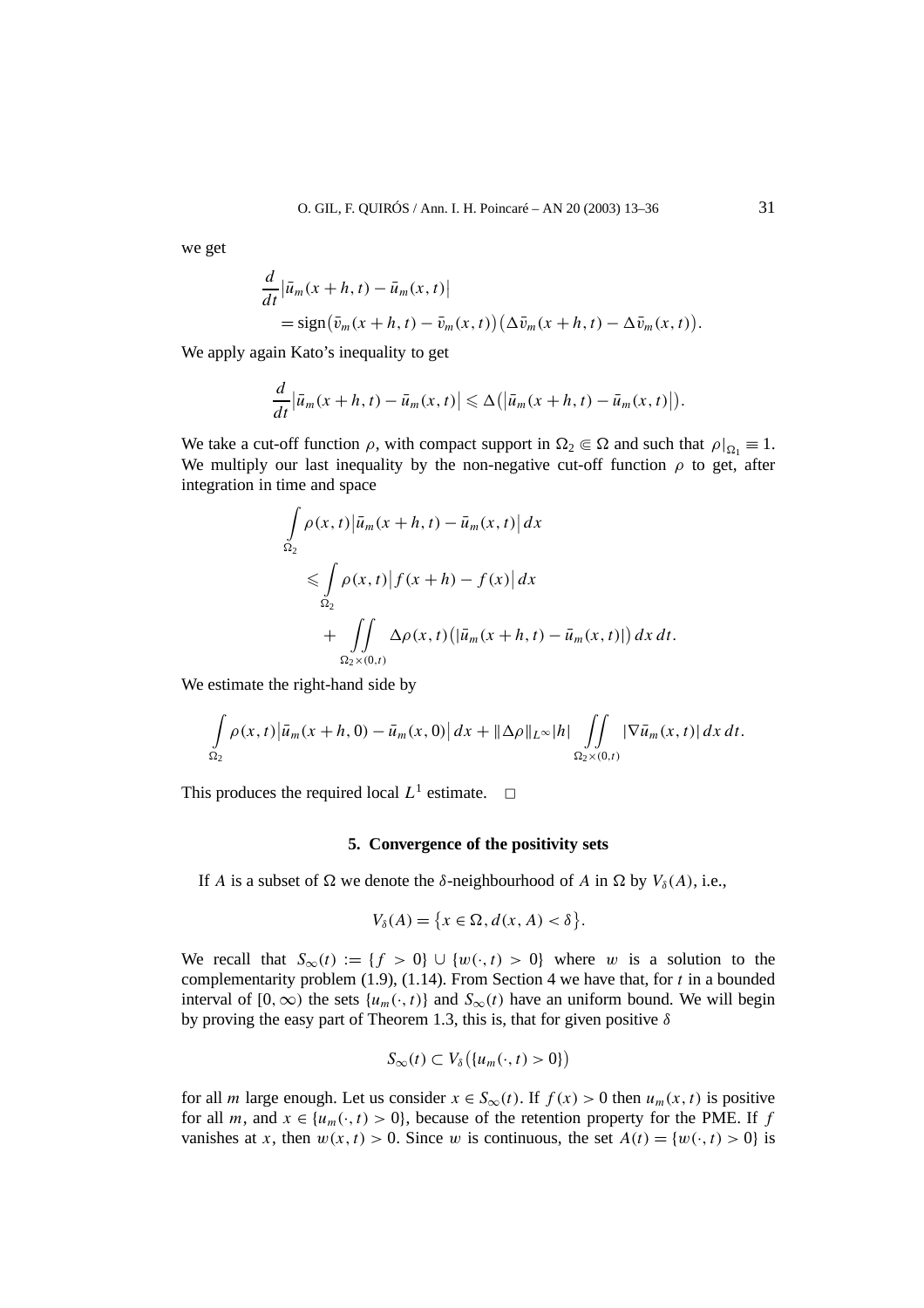open, and  $u_{\infty} \equiv 1$  on  $A(t)$ , because of the variational formulation (1.9) for the limit, and formula  $(1.15)$ . Also,  $A(t)$  is bounded and we can cover it with a finite family of balls  $B_i = B(x_i, \delta/2)$ , with each  $x_i \in A$ . Note that all the intersections  $B_i \cap A$  are non void open sets, hence

$$
\min_{i} ||u_{\infty}(\cdot, t)||_{L^{1}(B_{i})} = \eta > 0.
$$

If we take *m* such that

$$
\|u_m(\cdot,t)-u_\infty(\cdot,t)\|_{L^1(\Omega)}<\eta,
$$

then  $u_m$  cannot vanish identically in any of the balls  $B_i$  and, as an immediate consequence,

$$
B_i \subset V_{\delta}\big(\{u_m(\cdot,t) > 0\}\big) \quad \text{for all } i \quad \Rightarrow \quad A(t) \subset V_{\delta}\big(\{u_m(\cdot,t)\}\big).
$$

The proof is very similar for the analogue in Theorem 1.4, and we skip the details.

The 'difficult' part of the proofs is based in the following idea (cf. [7]), that we express by means of the physical picture for the PME that we have discussed in the introduction: if the fluid reaches the ball  $B_{R/2}$  at time  $t^0 + \sigma$ , and there was no fluid in  $B_R(x^0)$  at time  $t<sup>0</sup>$ , then the pressure was big at some point of the boundary of  $B<sub>R</sub>(x<sup>0</sup>)$  at a certain time contained in the time interval  $(t^0, t^0 + \sigma)$ . This fact can be proved by comparison of the pressure  $p$  with a suitably chosen supersolution. Such supersolution is given in the following lemma.

LEMMA 5.1. – *The radial function*

$$
V(x,t) = \left(C - \frac{(r - r_0)^2}{4nt}\right)_+, \quad r = |x|
$$
\n(5.1)

*is a supersolution of the pressure Eq.* (1.4) *in*  $\mathbb{R}^n$  *for* 

$$
0 < t < \frac{r_0^2}{4n^2C}.
$$

*Proof. –* Straightforward, just work out the computations and use Eq. (1.4) for the pressure.  $\square$ 

We need to control uniformly in *m* the movement of the fluid towards the center of a ball which is empty at a certain time. According to our previous remarks, we just need a uniform control of the size of the pressure at the boundary of the ball. We will obtain this control thanks to the uniform convergence of  $v_m$  and  $\bar{v}_m$  to 0 on suitable subsets that are contained in the complement of the supports of  $u_{\infty}$  and  $\bar{u}_{\infty}$ .

**LEMMA** 5.2. – *Given*  $t > 0$  *and*  $\delta > 0$ *, we consider any*  $x \in \Omega$  *such that*  $B(x, 2\delta)$  *is contained in the interior of the complement of*  $S_{\infty}(\cdot,t)$ *. Then, for given*  $\varepsilon > 0$  *we can find*  $M > 1$  *such that* 

$$
v_m(y, s) < \varepsilon
$$
, for all  $(y, s) \in B(x, \delta) \times [1/m, t]$ , for all  $m \ge M$ .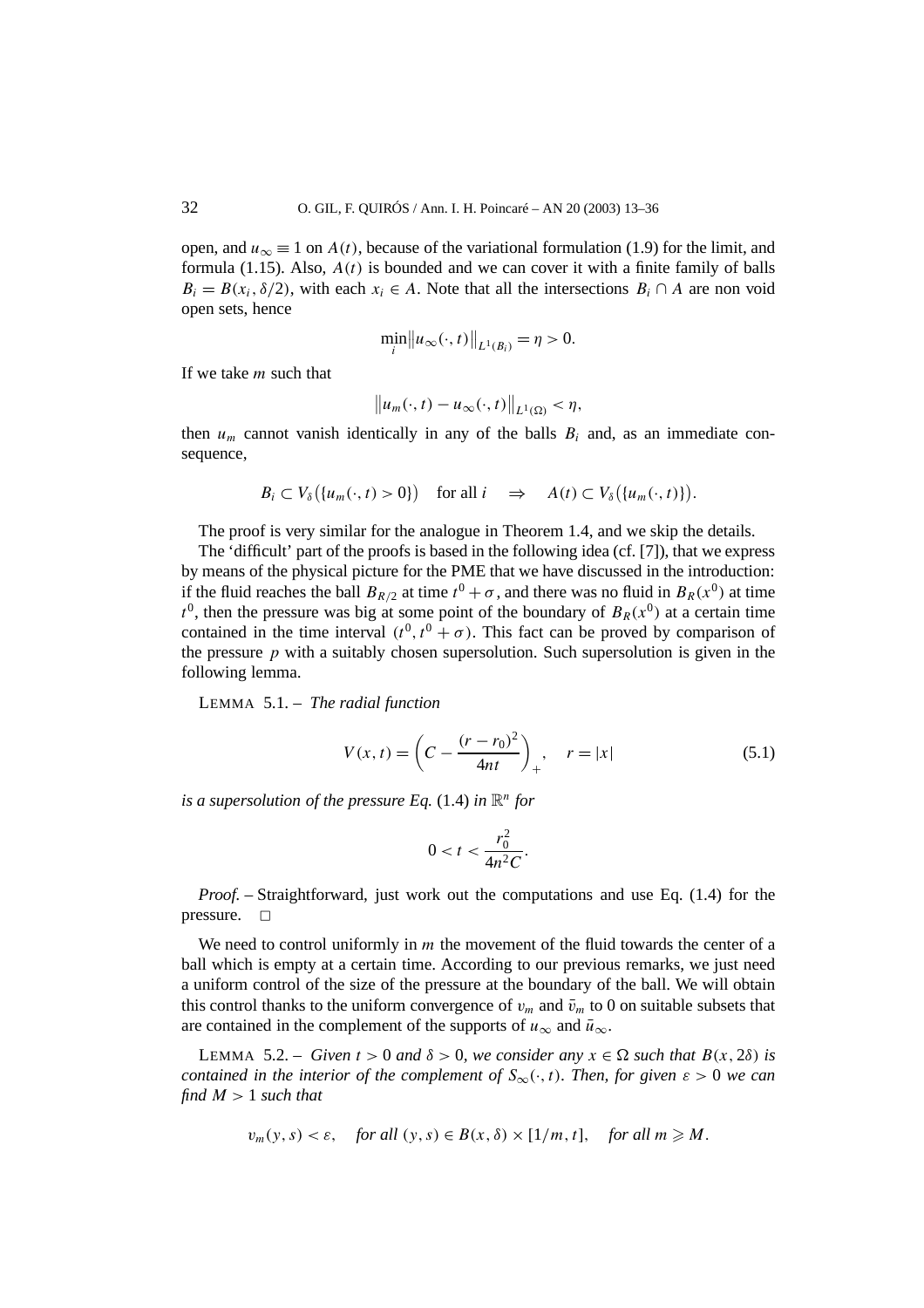*Proof.* – Let  $h_m = h_m(y, s)$  be the solution to the problem

$$
\Delta h_m(y) = u_m(y, s), \quad y \in B(x, 2\delta),
$$
  

$$
h_m(y) = 0, \qquad |y - x| = 2\delta.
$$

Since

$$
\Delta v_m = u_{m,t} \geqslant -\frac{u_m}{(m-1)t},
$$

for fixed *s* the function

$$
v_m(y,s) + \frac{h_m(y,s)}{(m-1)s}
$$

is subharmonic. Then, for  $y \in B(x, \delta)$ ,

$$
v_m(y,s) \leq \frac{1}{\omega_n \delta^n} \int\limits_{B(y,\delta)} v_m(z,s) \, dz + \frac{1}{\omega_n \delta^n} \int\limits_{B(y,\delta)} \frac{h_m(z,s)}{(m-1)s} \, dz - \frac{h_m(y,s)}{(m-1)s}.\tag{5.2}
$$

In order to control the right-hand side of this inequality, we first estimate the size of  $u_m(\cdot, s)$ , for  $s \in (1/m, t)$ . To do so we consider an integrated version of the inequality

$$
u_{m,s}\geqslant -\frac{u_m}{(m-1)s}.
$$

For  $s_1 < s_2$  we obtain

$$
u_m(\cdot,s_1)\leqslant \left(\frac{s_2}{s_1}\right)^{1/(m-1)}u_m(\cdot,s_2).
$$

This gives immediately

$$
u_m(\cdot, s) \le (mt)^{1/(m-1)} u_m(\cdot, t), \quad s \in [1/m, t].
$$
 (5.3)

Then, applying standard theory for the Laplace equation we get that the norm of  $h_m(\cdot, s)$ in  $L^{\infty}(B(x, 2\delta))$  is small, since  $u_m(\cdot, t)$  converges to 0. This bound is uniform for *s* in  $[1/m, t]$  and gives a control on the size of the terms in the right-hand side of (5.2) where  $h_m$  appears. We will control now the size of  $v_m$  using (5.3). We recall from Section 4 the fact that there is a constant *M* such that

$$
v_m(x,s) \leqslant M, \quad (x,s) \in \Omega \times [1/m, t].
$$

Then

$$
v_m(x,s) = v_m^{\frac{m-1}{m}}(x,s)u_m(x,s) \leqslant M^{\frac{m-1}{m}}u_m(x,s).
$$
 (5.4)

So, the integral of  $v_m(\cdot, s)$  on the ball  $B(y, \delta)$  is very small for large *m*.  $\Box$ 

We have an analogous result in the boundary layer time scale.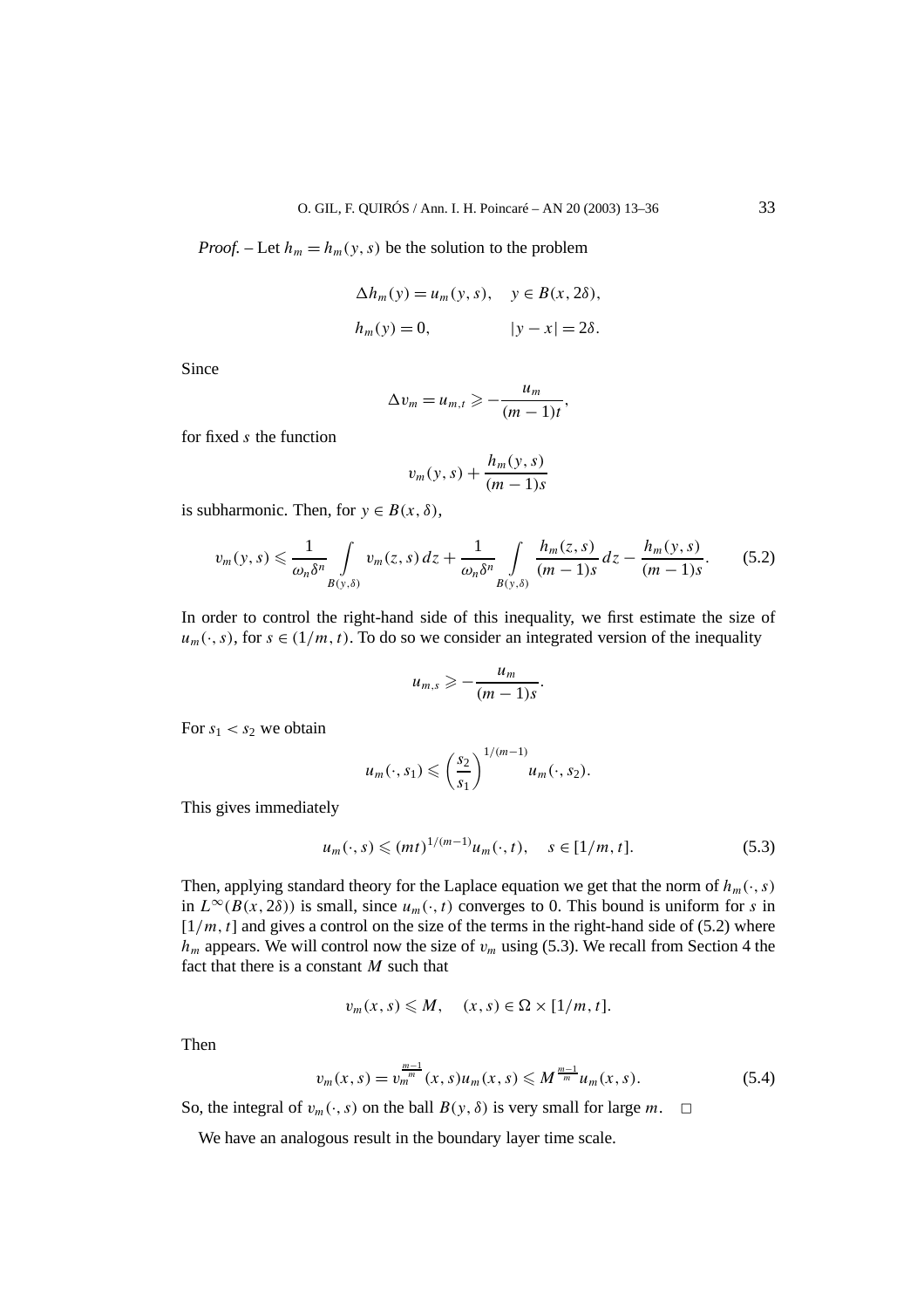LEMMA 5.3. – *Given*  $t \in (0, 1]$  *and*  $\delta > 0$ , *let us consider*  $x \in \Omega$  *such that*  $B(x, 2\delta)$ *is contained in the interior of the complement of*  $\bar{S}_{\infty}(\cdot,t)$ *. Then*  $\bar{v}_m(x,t)$  *converges uniformly to* 0 *in*  $L^{\infty}(B(x, \delta) \times [s, t])$ *, for any*  $s \in (0, t)$ *.* 

*Proof. –* It is based on the estimates

$$
\bar{u}_{m,t} \geqslant -\frac{m+1}{m-1}\frac{\bar{u}}{t}, \qquad \bar{v}_{m,t} \geqslant -\frac{\bar{v}}{t},
$$

and is completely analogous to the proof of Lemma 5.2.  $\Box$ 

Now we have the tools we need to complete the proofs of Theorems 1.3 and 1.4. Note first that all we have to do is to show that, for given  $\delta > 0$ , there exists a value of  $M = M(\delta)$  such that for all  $m \geq M$  we have that  $u_m(x, t)$  (respectively  $\bar{u}_m(x, t)$ ) vanishes at all the points x that lie at a distance bigger than  $\delta$  of the set  $S_\infty(t)$ (respectively  $\bar{S}_{\infty}(t)$ ). To proceed we will need size estimates on the functions  $v_m$  and  $\bar{v}_m$ . We will get these estimates on balls contained in  $\Omega$ . As we did before, we can confine ourselves to consider just a finite number of balls, because we are always working with bounded sets. This observation will be important to have a control independent of *x* on the value of *m* such that  $u_m(x, t)$  (or  $\bar{u}_m(x, t)$ ) vanishes.

*Step* 1. (The boundary layer for very small times.) We use the fact that  $\bar{v}_m$  converges uniformly to 0 on the set  $\Omega \times [0, T]$ , for any  $T < 1/\|f\|_{\infty}$ , see (4.10). Also, for  $t \in [0, T]$ we have  $\bar{u}_m(\cdot, t) \to f$ . Let us pick a point  $(x, t)$ , with  $0 < t < T$ , such that there is a ball  $B_\delta = B(x, \delta) \subset \mathbb{R}^n$  contained in the complement of  $\bar{S}_{\infty}(t)$ . The definition of  $\bar{S}_{\infty}(t)$  implies that the initial data *f* vanish on  $B_{\delta}$ . Moreover, for large *m* the 'pressures' are arbitrarily small on the set  $\partial B_\delta \times [0, t]$ . By comparison with the supersolutions constructed in Lemma 5.1 (centered in *x*) we get that  $u_m(x, t)$  vanishes on the ball  $B(x, \delta/2)$  for *m* big enough.

*Step* 2. (Up to the end of the boundary layer.) We go now, in the boundary layer time scale, from a time  $T \in (0, 1/\|f\|_{\infty})$  to 1. Note that  $t = 1$  corresponds to  $T_m = 1/m$  in the original time scale, and that with this choice of  $T_m$  we are sure we have reached a time such that the fast collapse of the data has already occurred. Consider then a point  $(x, t)$ , with  $t \in (T, 1]$ , such that there is a ball  $B(x, \delta)$  lying in the complement of  $\overline{S}_{\infty}(t)$ . This ball is also contained in the complement of  $\bar{S}_{\infty}(T)$ , because of the retention property for  $\bar{w}$ , see Section 2. Hence, for large *m*, the ball  $B(x, \delta/2)$  completely lies outside  ${\bar u}_m(\cdot,T)>0$ . Since Lemma 5.3 ensures uniform convergence of  $\bar v_m$  to 0 on the set  $B(x, \delta/2) \times [T, t]$ , we can perform comparison with the supersolutions in Lemma 5.1 to get that  $\bar{v}_m(x, \cdot)$  vanishes on  $B(x, \delta/4)$  if *m* is large enough.

*Step* 3. (Beyond the boundary layer.) We come back now to the original time scale and to the variables  $u_m$  and  $v_m$ . For  $t > 0$  we consider a point  $(x, t)$  such that a ball *B(x,*  $\delta$ *)* lies completely outside the set *S*<sup>∞</sup>(*t*). For *m* large we have that  $1/m < t$  and that  $B(x, \delta) \subset \{S_\infty(1/m)\}^C$ . Lemma 5.2 ensures that  $v_m$  is small on the boundary of  $B(x, \delta/2)$ , for  $s \in [1/m, t]$ . With this information we can use again a comparison argument with the supersolutions (5.1) to prove that  $v_m(\cdot, t)$  vanishes in a neighbourhood of *x* for large *m*.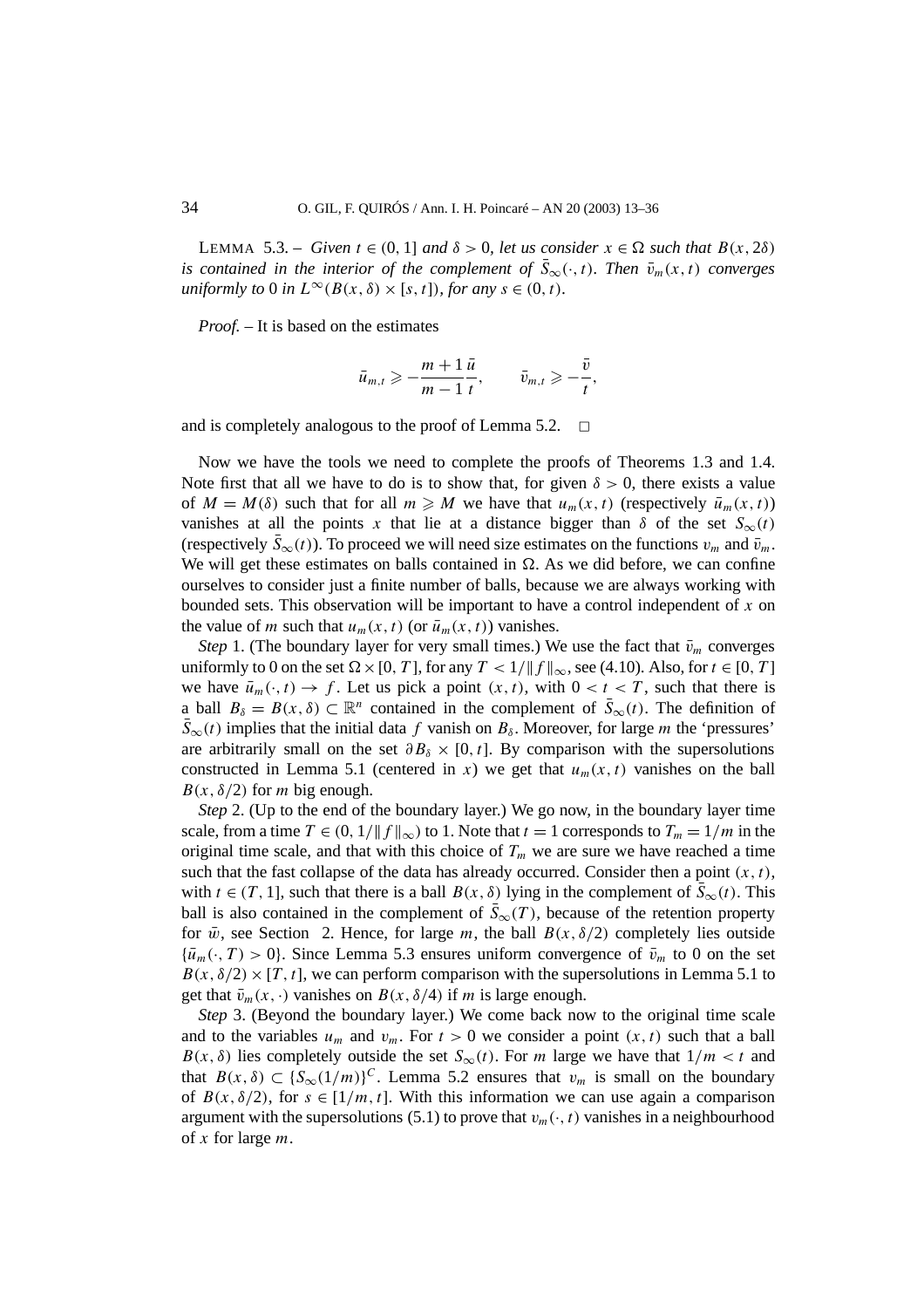#### **Acknowledgements**

The research of the first author has been partially funded by CSIC, Univ. de la República (Uruguay). The second author partially supported by a postdoctoral fellowship of the Spanish MEC, by the Stieltjes Institute (The Netherlands), by the TMR-network Nonlinear Parabolic Differential Equations: Methods and Applications, ERFB FMRX CT980 201, and by DGICYT project PB94-0153 (Spain). The agreement between the universities of both authors has partially supported their joint research.

We want to thank B. Gustafsson, S. Kamin and J.L. Vázquez for some stimulating discussions.

#### REFERENCES

- [1] D.G. Aronson, O. Gil, J.L. Vázquez, Limit behaviour of focusing solutions to nonlinear diffusions, Comm. Partial Differential Equations 23 (1–2) (1998) 307–332.
- [2] Ph. Bénilan, L. Boccardo, M.A. Herrero, On the limit of solutions of  $u_t = \Delta u^m$  as  $m \to \infty$ , Rend. Sem. Mat. Univ. Politec. Torino, Fascicolo Speciale (1989) 1–13.
- [3] Ph. Bénilan, M.G. Crandall, The continuous dependence on  $\varphi$  of solutions of  $u_t \Delta \varphi(u) =$ 0, Indiana Univ. Math. J. 30 (1981) 161–177.
- [4] Ph. Bénilan, M.G. Crandall, P. Sacks, Some *L*<sup>1</sup> existence and dependence results for semilinear elliptic equations under nonlinear boundary conditions, Appl. Math. Optim. 17 (3) (1988) 203–224.
- [5] Ph. Bénilan, N. Igbida, Singular limit of perturbed nonlinear semigroups, Comm. Appl. Nonlinear Anal. 3 (4) (1996) 23–42.
- [6] Ph. Bénilan, N. Igbida, La limite de la solution de  $u_t = \Delta_p u^m$  lorsque  $m \to \infty$ , C. R. Acad. Sci. Paris Sér. I Math. 321 (1995) 1323–1328.
- [7] L.A. Caffarelli, A. Friedman, Continuity of the density of a gas flow in a porous medium, Trans. Amer. Math. Soc. 252 (1979) 99–113.
- [8] L.A. Caffarelli, A. Friedman, Asymptotic behaviour of solutions of  $u_t = \Delta u^m$  as  $m \to \infty$ , Indiana Univ. Math. J. 36 (4) (1987) 711–718.
- [9] A.B. Crowley, On the weak solution of moving boundary problems, J. Inst. Math. Appl. 24 (1979) 43–57.
- [10] E. Di Benedetto, A. Friedman, The ill-posed Hele–Shaw model and the Stefan problem for supercooled water, Trans. Amer. Math. Soc. 282 (1) (1984) 183–204.
- [11] C.M. Elliot, M.A. Herrero, J.R. King, J.R. Ockendon, The mesa problem: diffusion patterns for  $u_t = \nabla(u^m \nabla u)$  as  $m \to \infty$ , IMA J. Appl. Math. 37 (1986) 147–154.
- [12] C.M. Elliot, V. Janovský, A variational inequality approach to Hele–Shaw flow with a moving boundary, Proc. Roy. Soc. Edinburgh Sect. A 88 (1981) 93–107.
- [13] A. Friedman, K. Höllig, On the mesa problem, J. Math. Anal. Appl. 123 (2) (1987) 564–571.
- [14] A. Friedman, S.Y. Huang, Asymptotic behavior of solutions of  $u_t = \Delta \phi_m(u)$  as  $m \rightarrow$ ∞ with inconsistent initial values, in: Analyse Mathématique et applications, Gauthier-Villars, Paris, 1988, pp. 165–180.
- [15] O. Gil, F. Quirós, Convergence of the porous media equation to Hele–Shaw, Nonlinear Anal. 44 (2001) 1111–1131.
- [16] O. Gil, F. Quirós, J.L. Vázquez, Zero specific heat limit and large time asymptotics for the one-phase Stefan problem, Preprint, 2002.
- [17] N. Igbida, The mesa-limit of the porous medium equation and the Hele–Shaw problem, Differential Integral Equations 15 (2) (2002) 129–146.